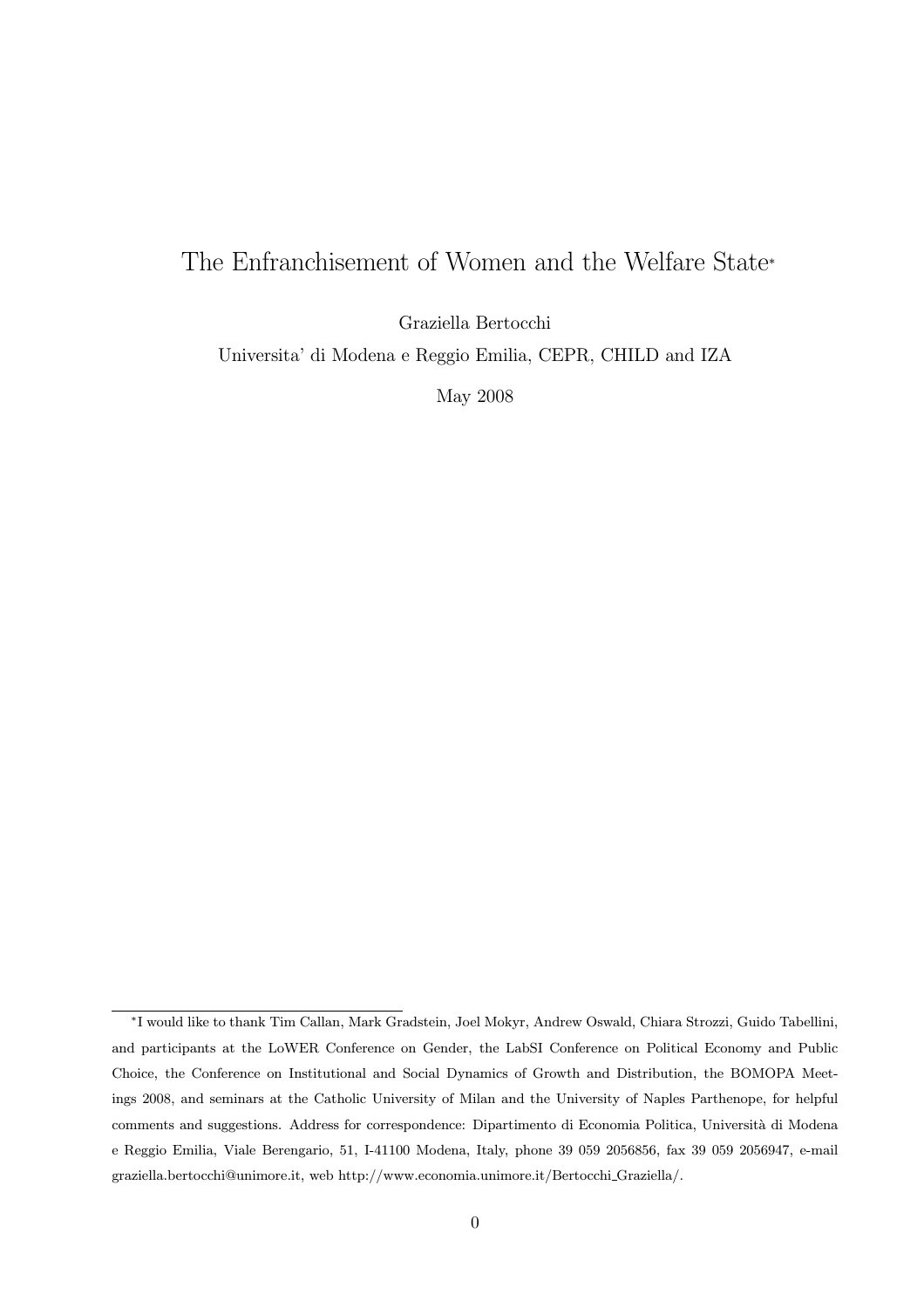### ABSTRACT

We offer a rationale for the decision to extend the franchise to women within a politico-economic model where men are richer than women, women display a higher preference for public goods, and women's disenfranchisement carries a societal cost. We first derive the tax rate chosen by the male median voter when women are disenfranchised. Next we show that, as industrialization raises the reward to mental labor relative to physical labor, women's relative wage increases. When the cost of disenfranchisement becomes higher than the cost of the higher tax rate which applies under universal enfranchisement, the male median voter is better off extending the franchise to women. A consequent expansion of the size of government is only to be expected in societies with a relatively high cost of disenfranchisement.

We empirically test the implications of the model over the 1870-1930 period. We proxy the gender wage gap with the level of per capita income and the cost of disenfranchisement with the presence of Catholicism, which is associated with a more traditional view of women's role and thus a lower cost. The gender gap in the preferences for public goods is proxied by the availability of divorce, which implies marital instability and a more vulnerable economic position for women. Consistently with the model's predictions, women suffrage is affected positively by per capita income and negatively by the presence of Catholicism and the availability of divorce, while women suffrage increases the size of government only in non-Catholic countries.

JEL Classification Numbers: P16, J16, N40, H50, 011.

Key Words: women suffrage, inequality, public goods, welfare state, culture, family, divorce.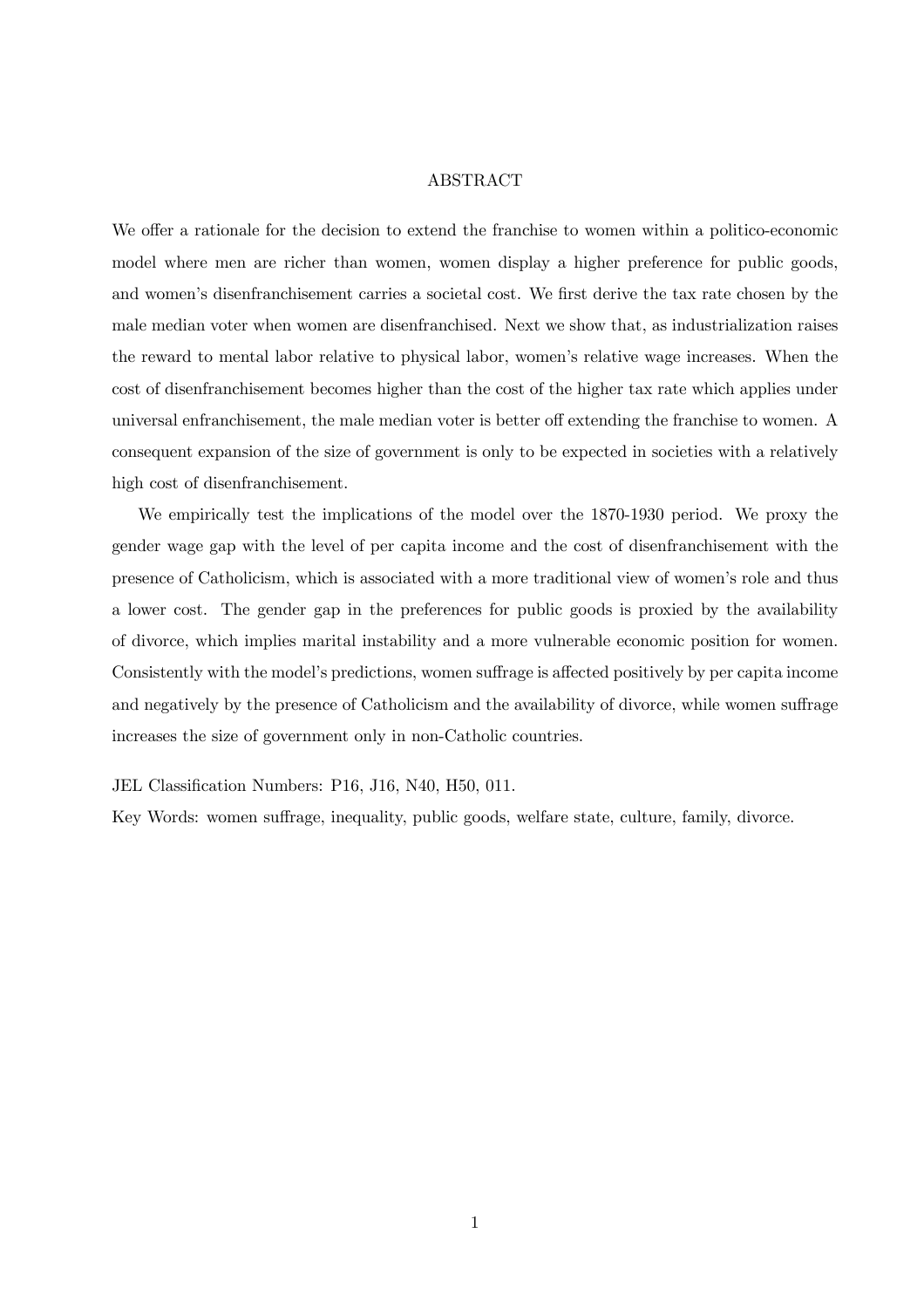"... the exclusion of women  $(\dots)$  from any share in the representation  $(\dots)$  violates one of the oldest of our constitutional maxims  $(\ldots)$  that taxation and representation should be co-extensive."

John Stuart Mill, House of Commons, 20 May 1867

### 1 Introduction

Despite the fact that women represent at least half of the world population, in the large and growing literature on suffrage extension and its economic causes and effects little attention has been devoted to the analysis of women's enfranchisement. Historically, in the vast majority of cases, women were the last to be granted the right to vote, thus coming after poor men. This consideration casts doubts on the relevance, when applied to women suffrage, of the often purely economic arguments developed in the literature on franchise extension.

In this paper, we derive and test a political economy model which offers a rationale for the decision to extend the franchise to women. The basic idea behind our theory is that the franchise is always extended by a group with power to a group without power when an event, or a sequence of events, interferes with its decision making process. Our goal is to understand which factors are involved when the first group is represented by men, and the second by women.

While the focus of the paper is on that unique transitional period that runs from the last few decades of the nineteenth century until the 1930s, when the franchise is extended to women in those countries that are now modern industrial democracies, the implications of our results can also be usefully applied to a comparative analysis of women's rights across countries with different levels of development. The World Economic Forum Global Gender Gap Report (2007) shows that women' political empowerment is far from complete even in the most advanced countries, with top-scoring Sweden at 52.5%, and that there is still considerable cross-country variation, with Yemen at the lowest rank with a score of 0.8%.

The main assumptions on which our model rests are the following.

First, men are richer than women, since men and women are endowed with equal amounts of mental labor, while men have a larger endowment of physical labor than women. Since the development process affects the relative reward of mental and physical labor, the resulting wage gap evolves over time reflecting well-known stylized facts.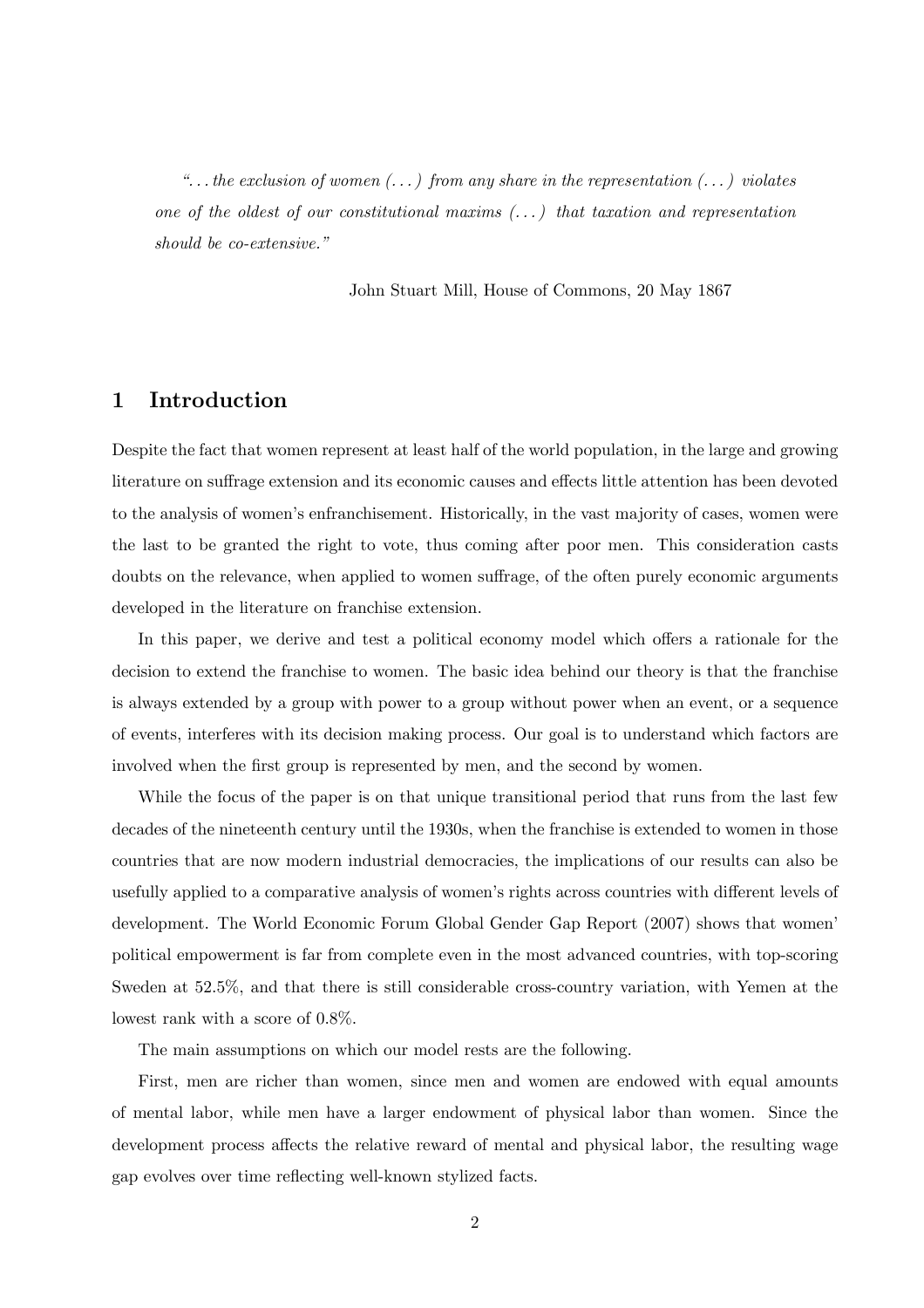Our second assumption is that women display a higher preference for public goods, which may reflect different degrees of risk aversion and different perceptions of the role of government as a potential insurer. Gender differences in the taste for public goods have been documented in several contexts. Family structure can be an explanations for this pattern, so that institutions affecting the stability of family structure, such as divorce, can be related to women's preferences.

Our third assumption is that there is a cost for society associated with women's disenfranchisement. This cost is determined by a country's culture, and in particular its family culture, i.e., the perceptions of women's role within the family and in society at large, including women's economic, social, and political roles. Religion is a primary explanation of the observed cross-country differences in such attitudes, with Catholicism being associated with a more traditional women's role and thus a lower cost of disenfranchisement.

We introduce the above three assumptions within a dynamic politico-economic model populated by overlapping generations of constant size and with stationary endowments. The technology combines capital with the two kinds of labor endowments, physical and mental labor, in such a way that the richer in capital is an economy, the more highly rewarded is mental labor relative to physical. Finally, there is a government that levies a proportional income tax in order to finance a public good.

In the resulting framework, we compare the preferred tax rate of the median voter under full male suffrage - and full female disenfranchisement - with the preferred tax rate under universal suffrage. We show that, as the economy industrializes and the reward to mental labor increases relative to physical labor, the relative wage of women increases, until the time when, for the male median voter, the cost of women's disenfranchisement is higher than the cost of accepting the median voter's choice under universal suffrage. The male median voter is therefore better off extending the franchise to women, since economic development and the consequent reduction of the gender wage gap make the women's preferred tax rate closer to that of the men's, thus increasing the relative cost of disenfranchisement, until it makes no sense for the men to keep women from voting. We also explore the implications for the size of government, and show that its expansion following women's enfranchisement is to be expected only in societies where the cost of disenfranchisement is high relative to the gender-related gaps in wages and public good preferences, i.e., in countries with a progressive culture.

The second part of the paper tests the implications of the model for a sample of 22 countries over the 1870-1930 period. The model's main predictions are that the decision to enfranchise women is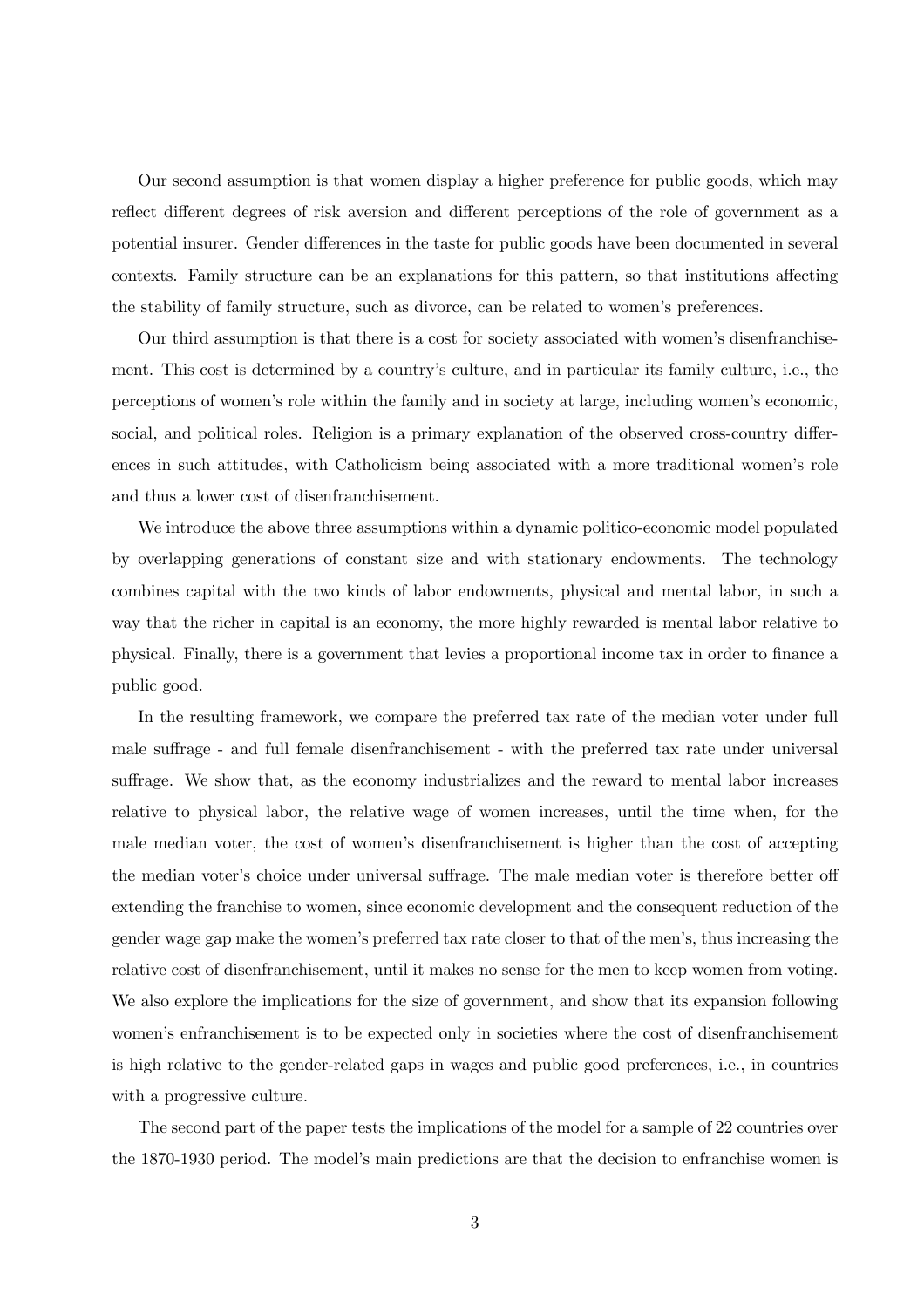affected negatively by the gender gaps in wages and in the preferences for public goods, positively by the cost of disenfranchisement. We proxy the gender wage gap inversely with the level of income per capita. We capture the cost of disenfranchisement with a measure of society's culture given by religion, where the presence of Catholicism is associated with a more conservative perception of the gender role and thus with a smaller cost. The proxy we employ for the gender gap in the preferences for public goods is the availability of divorce, which implies marital instability and a more vulnerable social and economic position for women, and therefore a higher female preference for government and redistribution. We show that, consistently with the model's predictions, women suffrage is affected positively by the level of per capita income and negatively by the presence of Catholicism and the availability of divorce, even after controlling for the general level of democracy. Moreover, we show that the size of government tends to be positively affected by women suffrage, as uncovered by previous studies, but also that the negative impact of the interaction between women suffrage and the proportion of Catholics indicates that the impact of women suffrage is lowest in conservative, Catholic societies where disenfranchisement costs are small, since under small costs the franchise is extended only when the gender gaps are small, implying a small increase in the resulting tax rate.

The paper is organized as follows. Section 2 introduces the related literature. Section 3 reviews the historical evidence on the enfranchisement of women and the evolution of divorce legislation in the relevant time period. Section 4 presents the basic model. Section 5 contains the analysis of the model. Section 6 explores extensions of the basic model. Section 7 empirically tests the implications of the model. Section 8 summarizes our findings and indicates directions for related future research.

# 2 Related literature

While the issue of franchise extension has recently received considerable attention within the literature on institutions, with contributions by Acemoglu and Robinson (2000), Bertocchi and Spagat (2001), Justman and Gradstein (1999), Lizzeri and Persico (2004), and Llavador and Oxoby (2005), few papers have so far specifically focused on the determinants of the extension of the franchise to women. While our goal is to provide a theoretical and empirical investigation of the determinants of female empowerment - as captured by the voting franchise - at the societal level, Doepke and Tertilt (2007) model the impact of education and human capital on the relative bargaining posi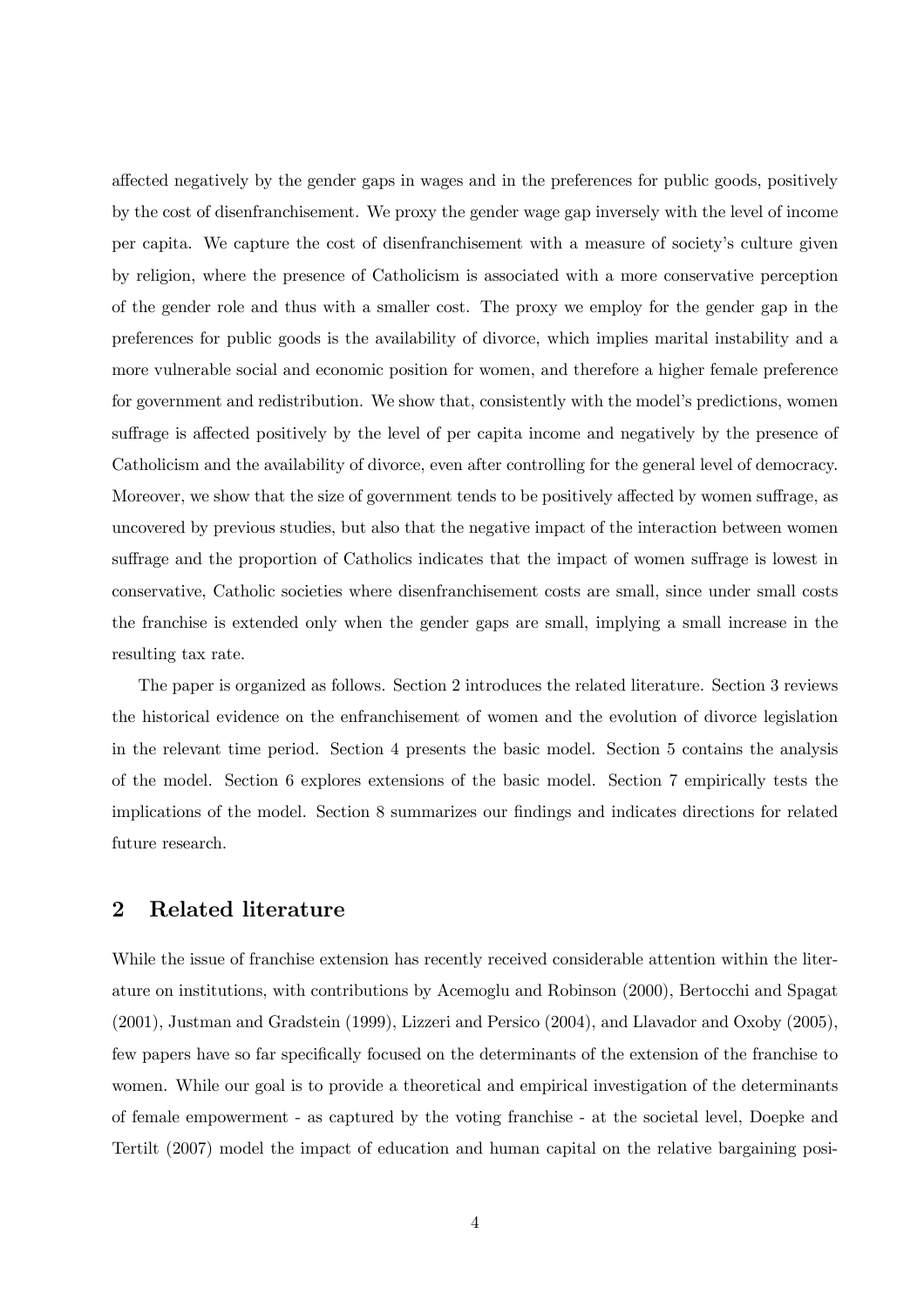tion of men and women within the family, and Geddes and Lueck (2002) empirically evaluate the determinants of women's property rights in the US in the 1850-1920 period.

Several papers, on the other hand, investigate the related question of the impact of women's enfranchisement on the size and composition of government. Lindert (1994) presents a broader empirical investigation on the determinants of the rise in social spending the 1880-1930 period. His sample therefore includes the unique transitional period between the males-only franchise and the extension of the franchise to women, for which he finds a positive impact on the size of government. Lott and Kenny (1999) investigate the same issue for the United States in the 1870-1940 period and again find a positive effect. They also find evidence that the gender gap at least in part arises from women's fear that they can be left to raise children on their own, and conclude that family breakdown and increasing divorce rates may be a channel through which women's preferences may affect government size. Aidt et al. (2006) focus on the impact of democracy on government spending in 1830-1938 Europe and confirm that female suffrage has a positive impact, through spending on collective goods such health, education and welfare. They also stress the differential impact of franchise extension to men and women, where the former had contributed to the general growth in government mainly through an expansion of spending on security and long-term public services. Aidt and Dallal (2008) present further evidence on a positive and sizeable long-run impact of women suffrage on spending for six Western European countries for the period 1869-1960. The post-war experience is often focused on the case of Switzerland, which granted women voting rights only in 1971, thus providing ground for a unique natural experiment. Abrams and Settle (1999) show that women suffrage raised the overall size of the Swiss government, and that this occurred through welfare spending, but not government consumption. At the cantonal level, Funk and Gathmann (2005) find larger gender differences regarding the scope, rather than the size, of government, with a negative overall impact and differential effects across different kinds of expenditures. For instance, women oppose some types of expenditures such as welfare, education, security, while support environment and culture. Also at the cantonal level, Krogstrup and Walti (2006) find that including women in the electorate increases average per capita budget balances.<sup>1</sup>

The above literature on women suffrage and government size is closely related to a parallel line of research which has studied the discrepancy between men's and women's political preferences.

<sup>&</sup>lt;sup>1</sup>The relevance of gender for fiscal policy is also explored by Alesina and Ichino (2007), who review the theory of optimal taxation in light of the fact that labor supply elasticity is higher for women than for men, and show that income tax rates should be lower for women than for men.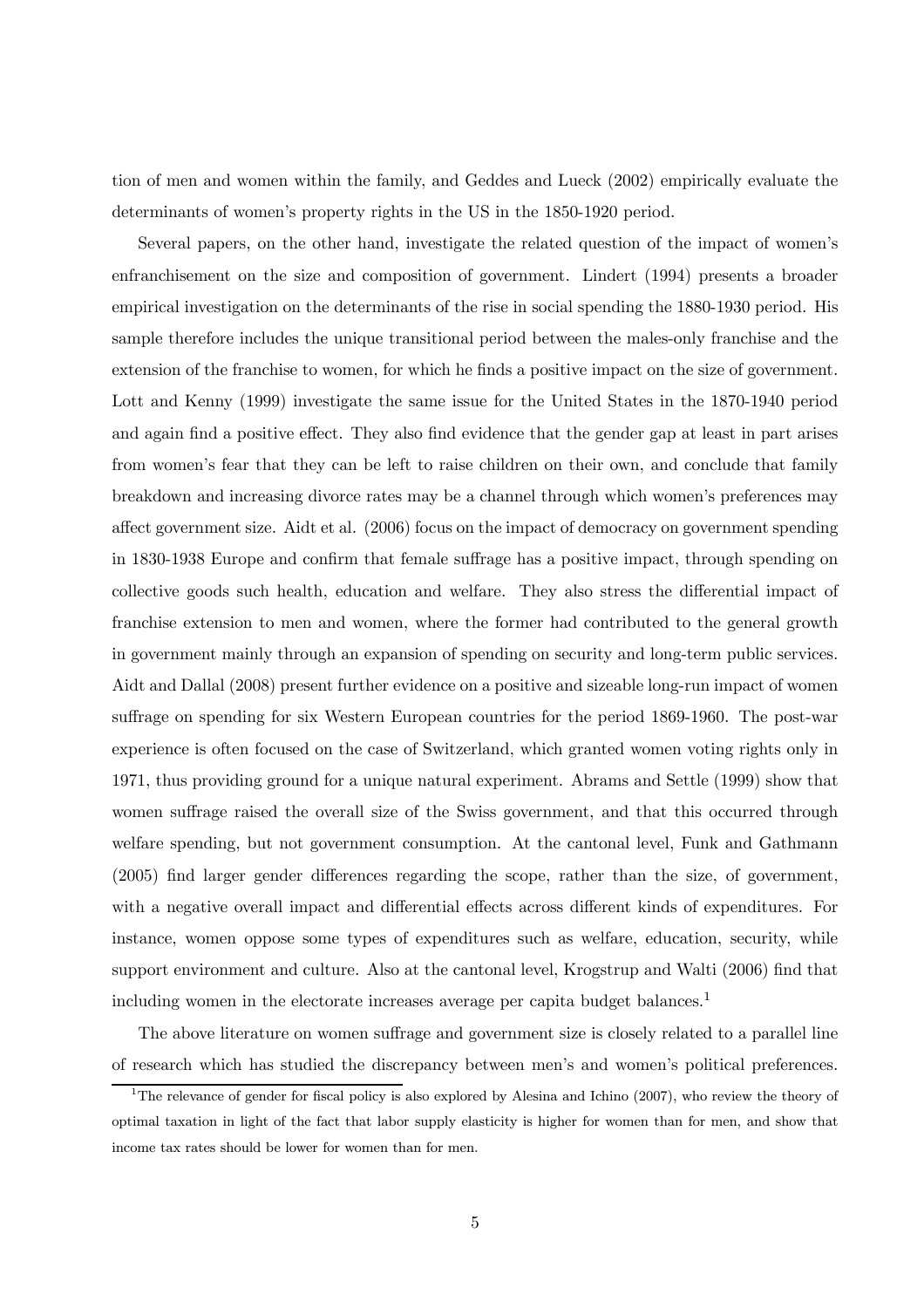The common denominator between these two branches of the literature is the idea is that women care more about social issues and that they tend to be poorer than men. The reasons for these differences can be found in societal modernization, which brings marital instability and an evolution of traditional sex roles. In particular, the diffusion of divorce and the evolution of the relevant legislation are viewed as possible reasons why, at least in the past few decades, women prefer higher public expenditures than men, and therefore vote for those parties, typically of the Left, that favor heavier public intervention. The argument can be related to that in Lott and Kenny (1999), previously mentioned with regard to the impact of women's choice on the size of government in 1870-1940 US case. In particular, Edlund and Pande (2001) study the evolution of the political gender gap during the last three decades in the United States, where women have increasingly favored the Democratic party, and trace these developments to the decline in marriage. In particular, they show a strong positive correlation between state divorce prevalence and the political gender gap, with higher divorce prevalence reducing support for the Democrats among men but not women.<sup>2</sup> Washington (2006) tests the hypothesis that parenting daughters increases support for women's issues and shows that the propensity to vote liberally on reproductive rights is significantly increasing in a US Congress member's proportion of daughters. Oswald and Powdthavee (2006) model the idea that daughters make people more left-wing and provide supporting evidence for Britain. How the composition of public spending can be affected by gender-based differences in tastes for public goods is the question addressed by Chattopadhyay and Duflo (2004), who find that women's political influence in village councils in India matters substantially for the types of public goods provided.<sup>3</sup>

Since culture, as captured by religion, plays a crucial role in our theoretical and empirical analysis, we also contribute to recent research on the economic impact of culture - including papers by Fernandez and Fogli (2007), Giuliano (2007), Guiso et al. (2006), and Tabellini (2005) - and particularly religion, since religion seems to be a particularly important cultural trait as far as family attitudes and the perception of women's role are concerned. Contributions include Bisin and Verdier (2000), Guiso et al. (2003), Botticini and Eckstein (2005), and Algan and Cahuc (2006).

<sup>2</sup>Friedberg (1998) also explores the impact of unilateral divorce laws on divorce rates, while Stevenson and Wolfers (2007) study the influence of divorce reforms on family formation decisions.

 $3C$ avalcanti and Tavares (2006) explore another complementary reason why women may prefer larger government, by assuming that government spending decreases the cost of performing household chores. Experimental evidence from standard public goods games, collected by Cipriani et al. (2007), also suggests that boys are less cooperative than girls.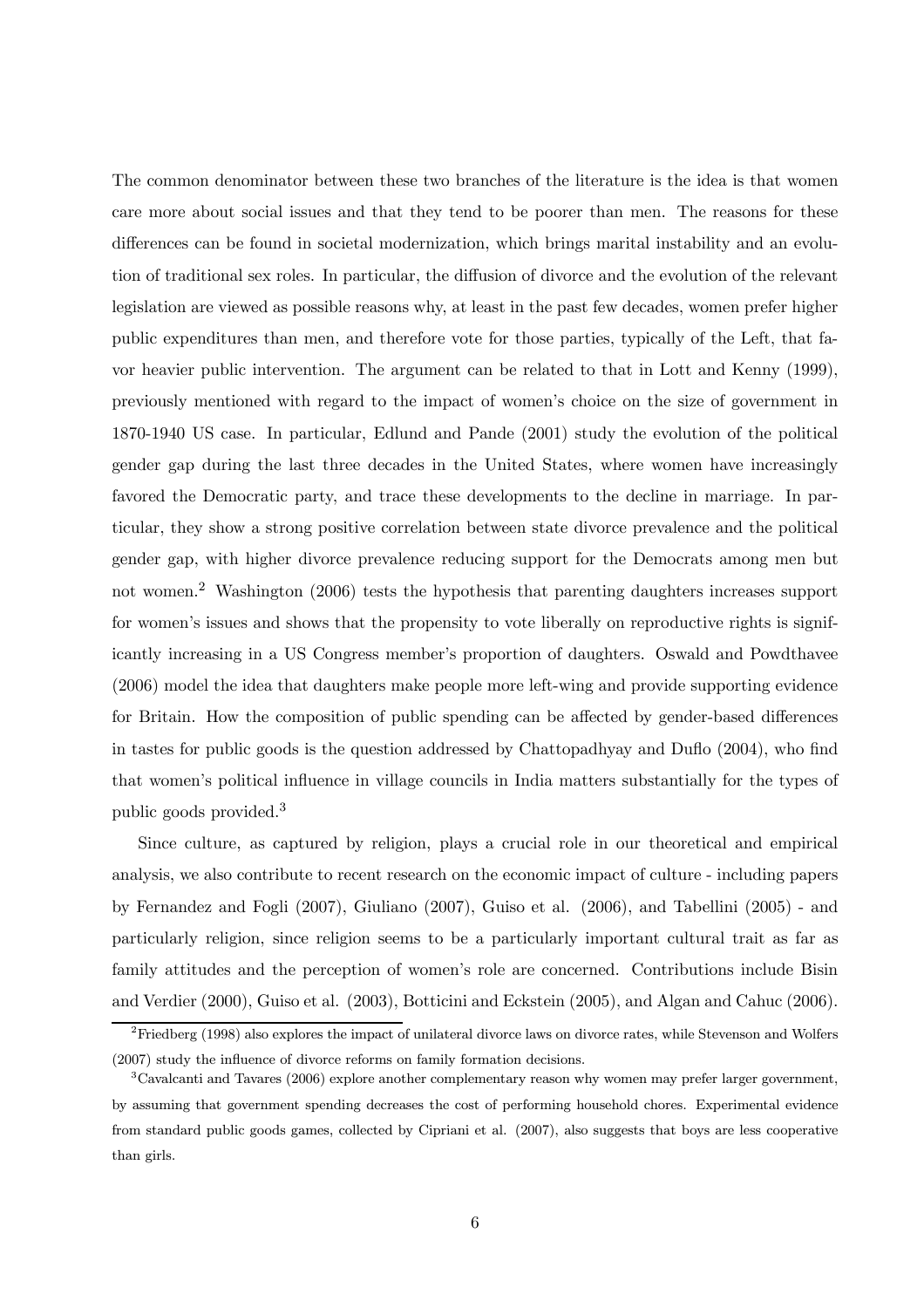In particular, Guiso et al. (2003) use the World Value Survey to identify the relationship between intensity of religious beliefs and attitudes toward women and find that religious people tend to be less favorable with respect to working women. However, they do not focus on the relative impact of different religious denominations. Algan and Cahuc (2006) provide international micro-evidence to show that the male breadwinner values are highly positively correlated with the fact to be a Catholic or a Muslim.

Finally, this paper also connects to the literature which has studied the economic position of women, linking it to the stages of the development process. The existence of a discrepancy between men's and women's earnings has been well-documented at least since biblical times. Their gradual convergence since the second part of the nineteenth century, however, has also been substantial. Goldin (1990) shows that full-time earnings of American women rose from 46 to 67 percent of men's earnings over the 1890-1988 period, and links these findings to the impact of industrialization and the increased importance of non-manual skills. Galor and Weil (1996) study the determinants of women's relative wage in a model where industrialization promotes the role of mental labor relative to an agrarian economy where physical labor is more rewarded. The gender wage gap can therefore be directly related to the agricultural share of labor, and tends to decrease as the role of agriculture declines. Owen and You (2005) find that the process of development has a positive impact on attitudes towards women and on the quality and quantity of women's human capital. The transition from agriculture to manufacturing influences not only the gender wage gap, but more generally the workings of the family, including parenting decisions and intergenerational links, as established by Galor and Moav (2002) and Bertocchi (2006), respectively.

# 3 Historical evidence

In the first subsection below we present the main historical facts related to the extension of the franchise to women. Among the determinants of women suffrage that our model and the subsequent empirical analysis highlight, a prominent role is played by economic considerations captured by the gender wage gap. For the relevant stylized facts of its evolution we refer to Goldin (1990).<sup>4</sup> The historical role of the Roman Catholic church in shaping family culture, which also plays a crucial role in our context, is relatively well-known (see Algan and Cahuc, 2006, for an exhaustive discussion), while less is known in the economic literature about the history of divorce, which we link to women's

 $4$ The decision to enfranchise women is also generally preceded by a gradual rise of women's labor force participation (see Costa, 2000), which reinforces the impact of the reduction of the gender wage gap.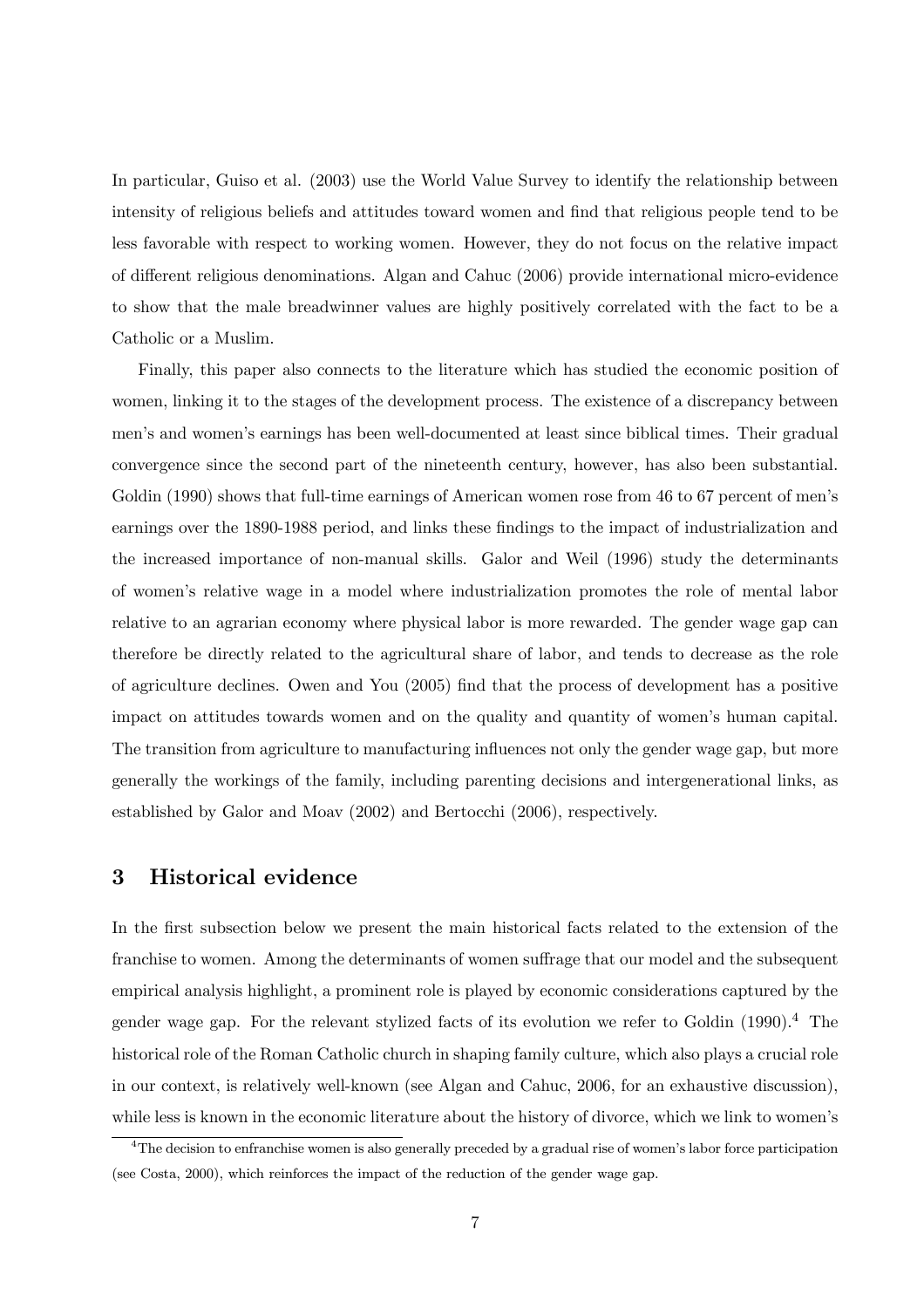preferences for public goods. Therefore, in the second subsection, we supply specific evidence on the evolution of divorce legislation during the relevant time period.

Table 1 summarizes information on the timing of the introduction of women suffrage and divorce in the 22 countries of our sample. The discussion below is, however, more general, and thus touches on a larger set of countries.

#### 3.1 The enfranchisement of women

In this section we briefly discuss the historical evidence related to the extension of the franchise to women. The period that goes from the end of the nineteenth century until the 1920s witnessed a first wave of extensions of the franchise to women, despite marked cross-country differentiation even within Europe. Opposition to women's enfranchisement came from a view of women as subordinate to men and unable to form independent political judgement, and from the idea - strongly supported by the clergy, and in particular by the Roman Catholic church - that the only place for a woman was to be the home. Even Left-wing parties were often against women enfranchisement, out of fear that women might make conservative political choices.

In 1893 New Zealand became the first country to grant women the right to vote in national elections. Australia followed in 1902. In the United States an organized movement on behalf of woman suffrage first emerged in 1848. By 1910 women had the right to vote in Wyoming, Utah, Idaho, Colorado, and Washington, but it is only following the active participation of women to World War I that in 1919 Congress passed by a narrow margin a woman suffrage constitutional amendment which was ratified by the states in 1920. Canada adopted national legislation on this issue in 1917.

Within Europe, the first country to extend the franchise to women in national elections was Finland in 1907. The rest of Scandinavia quickly followed suit, with Norway and Denmark also allowing women to vote before World War I, while Sweden waited until 1919. British women's struggle to achieve the right to vote has a long history culminating with the "suffragettes" movement, which intensified its action around 1905. Nevertheless, as for the United States, it is only after World War I that women succeeded in achieving the vote, which in 1918 was granted to women over age 30. In 1928 the franchise finally became universal. Germany's Weimar Republic included women in the electorate in 1918. In the same year Austria and most Eastern European countries did so, while Belgium the Netherlands joined in 1919. Turning the attention to Southern Europe, Spain and Portugal enfranchised women in the 1930s, while a subsequent wave of legislation had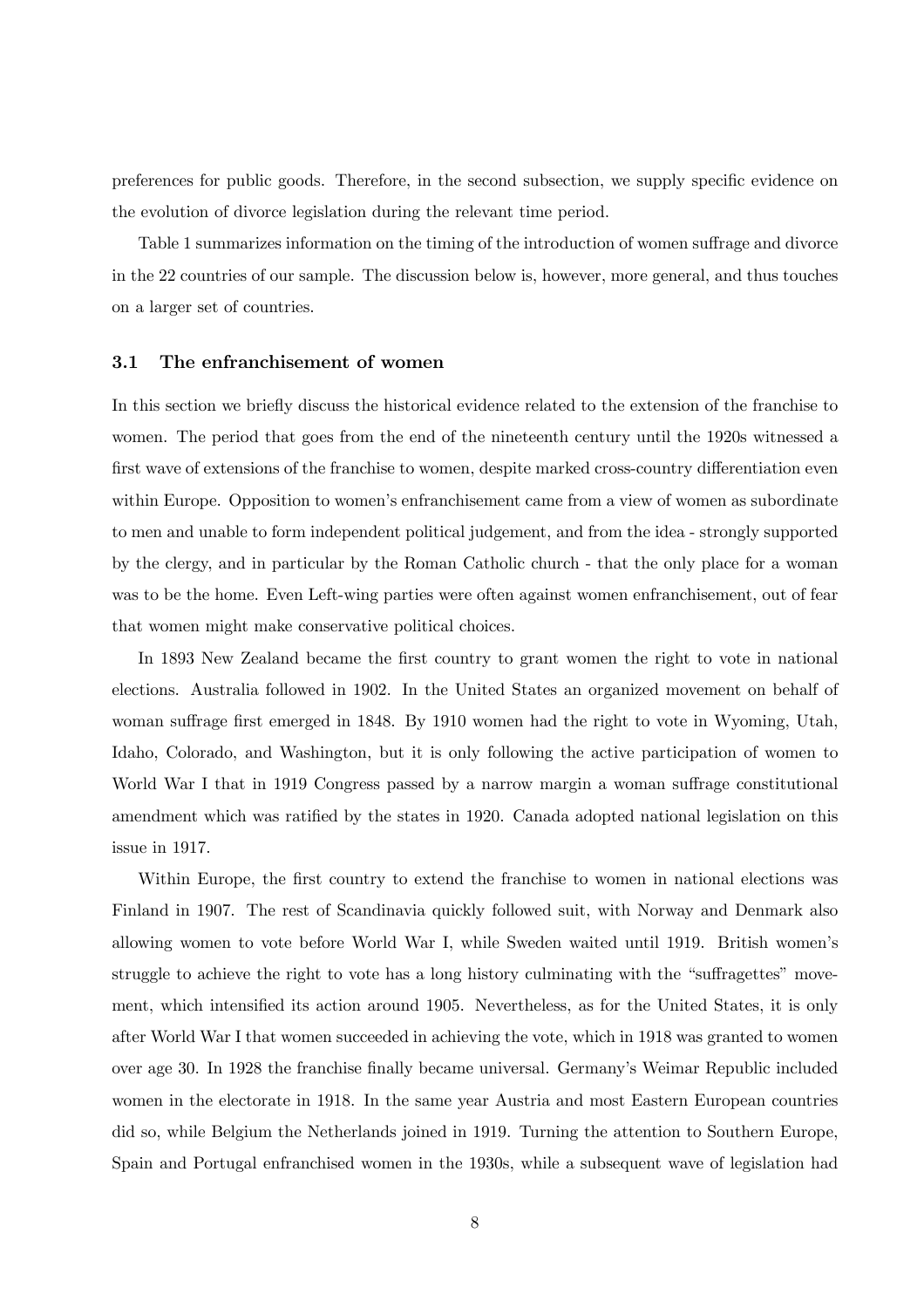to wait until after World War II, when France, Italy and Greece granted women the franchise in 1944, 1945 and 1952, respectively. A unique exception in Europe is represented by Switzerland, where women were granted the vote only in 1971.

Outside Europe, among the late-comers we find Japan, China and India, that granted women the franchise between 1945 and 1950. In Latin America there was a first wave of legislation in the 1930s (involving Ecuador, Chile, Brazil), while Argentina and Mexico only joined after World War II. Similarly, South Africa granted the franchise to white women in 1930, while most other African countries enfranchised women after the war and ratified the universal franchise in the post-decolonization constitutions. Currently, most countries in the world grant women the voting franchise, with a few exceptions, notably the countries of the Persian Gulf. However, Kuwait recently introduced the women's franchise in 2005.

To be noticed is that women suffrage only represents a first step in the achievement of equal political rights, and generally comes before women are allowed to run for office. To be also noticed is that in several cases men suffrage became universal before women suffrage, and that there are very few examples of women being enfranchised before men of the same social class or race. Fleck (1993) provides a synopsis for the developments just described. Further details are available for example in DuBois (1998) and Flexner and Fitzpatrick (1996).

### 3.2 The introduction of divorce legislation

The standard reference for the history of divorce is Phillips (1988). He provides a broad analysis of the way divorce laws were transformed during the nineteenth century and the decades immediately following it.

In Europe, before the nineteenth century a sizeable number of countries with a Protestant population (the Netherlands, Sweden, Norway, Denmark, Finland and Switzerland) had provisions allowing divorce which dated back at least to the Reformation, while divorce was generally unavailable in Catholic countries. Religious authorities in Orthodox countries such as Greece and Russia allowed divorce, although they discouraged it. In 1783 divorce was extended to the non-Catholic populations of Austria and the Austrian territories, but Austria had to wait until the Nazi divorce law of 1938 for an extension of the legislation to Austrian Catholics. After the Napoleonic conquests, divorce - which had been adopted in France in 1792 with the Revolution, through a very liberal legislation - was introduced in the countries of the French Empire. With the Restoration, however, France abolished divorce in 1816, only to reintroduce it in 1884. In 1830 Belgium became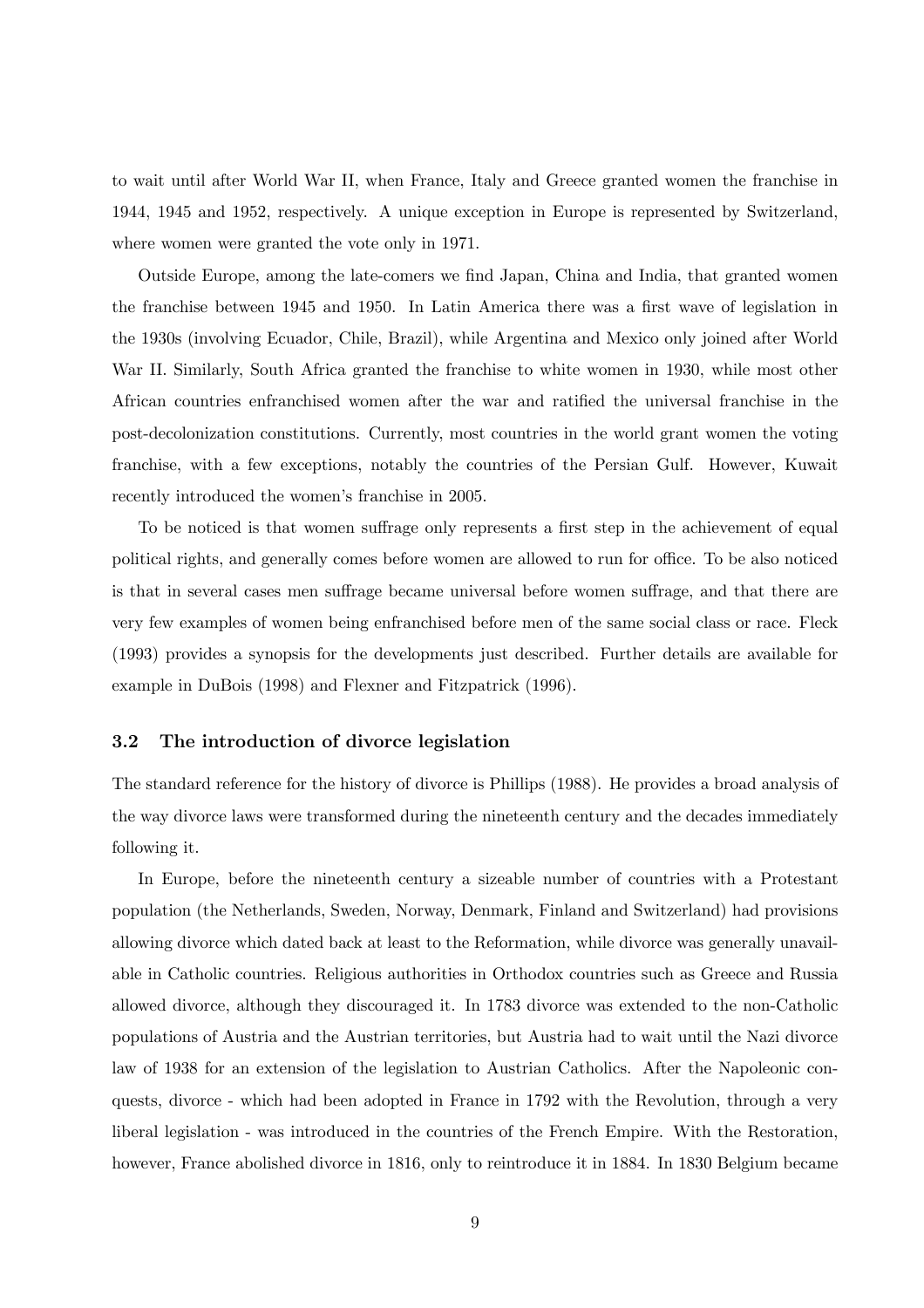independent but, despite the fact that it previously allowed divorce only to the non-Catholic population, it legalized divorce for all citizens using the Napoleonic Code as a model. In 1857 England's first divorce law was passed, after nearly three centuries of pressure. Previously, divorce in England had only been possible through an Act of Parliament. In Italy opposition by the Roman Catholic church was strong, so that Italy did not recognized divorce in its 1865 new civil code after unification. In 1875 Germany extended divorce laws beyond the Protestant states of northern Germany to Catholic states of the South. In Portugal and Spain divorce was introduced relatively early (1910 and 1932, respectively), only to be revoked in 1940 and 1939, and finally reintroduced in 1977 and 1981.

Moving outside Europe, the 1857 British divorce law had global implications since the British legislation became the model throughout the British Empire. Australia and New Zealand soon adopted similar provisions. However, divorce was not recognized in Canada at the federal level until 1968, while before that time the only way to get divorced was to apply to the Canadian Senate. In the United States divorce legislation fell within the jurisdiction of the states. Many of the states of the North-East introduced divorce legislation soon after independence, in the 1780s and 1790s. In the South the developments were slower, but by 1860 all states except South Carolina had passed divorce laws. The Western states rapidly installed liberal divorce laws during the first decades of the nineteenth century. Japan had divorce provisions at least since 1868. In Argentina and Brazil divorce laws were passed in 1954 and 1975, respectively.

Post-war developments in Europe, beside the afore-mentioned cases of Spain and Portugal, include the cases of Italy and Ireland. Italy's introduction of divorce legislation in 1970 was followed by a fierce but unsuccessful struggle, supported by the Roman Catholic church, to abolish it. In the Republic of Ireland divorce was prohibited by the 1937 Constitution. In 1986, the electorate rejected the possibility of allowing divorce in a referendum but, after a second referendum in 1995 the prohibition of divorce was repealed and, despite church opposition, divorce was finally approved in 1996.

Moral and religious issues were raised during the decades preceding World War I within the discussion that surrounded the legislative activity. A long-debated question was whether divorce was harmful or beneficial to women. Proponents of divorce argued that women could only benefit from a legislation that protected them from oppressive marriages, while opponents feared that divorce would make women more vulnerable, both economically and socially. Even the women's rights movement was divided on the matter of divorce liberalization, and some feminists perceived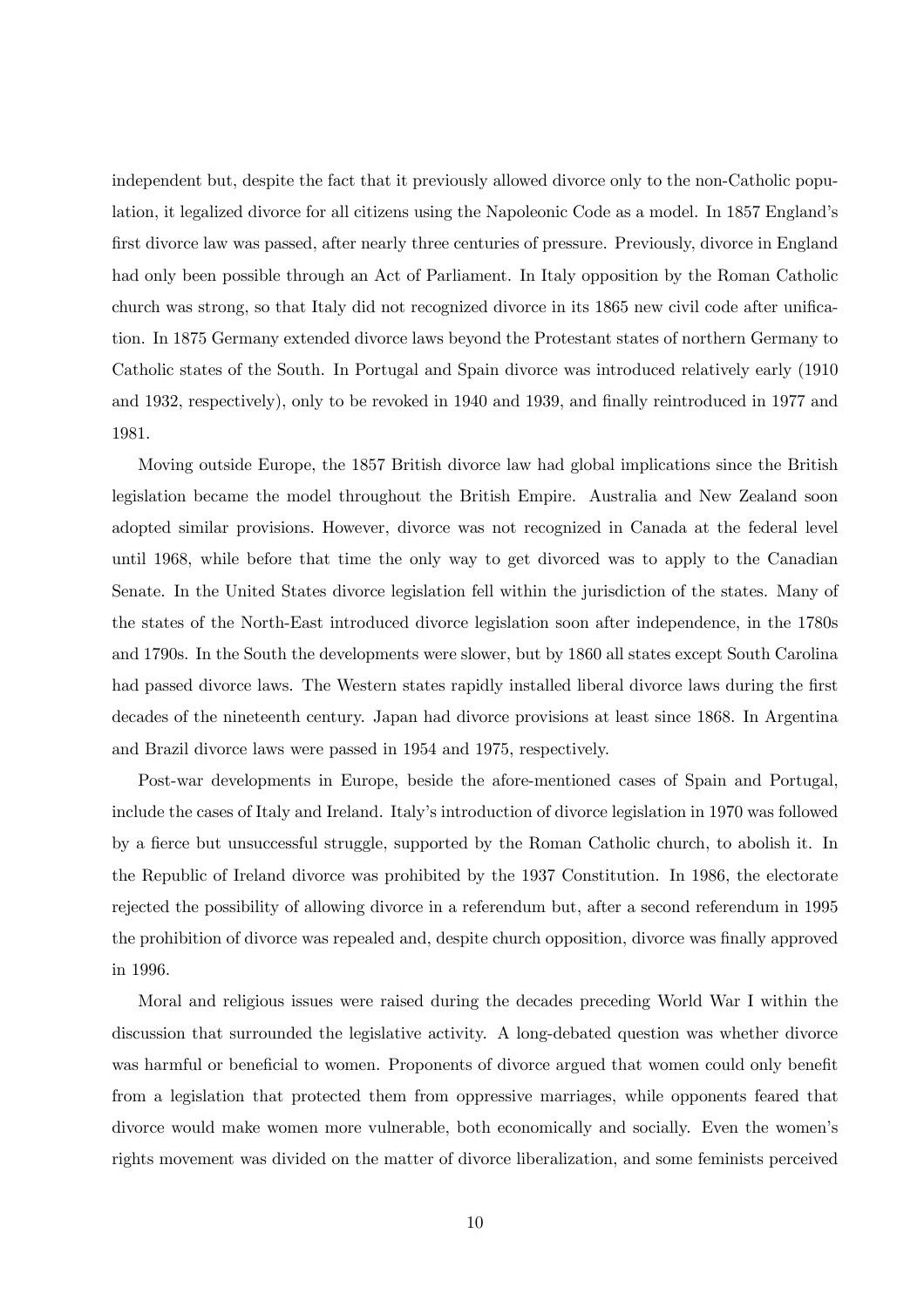divorce as a threat for women, rather than a way to liberate themselves.

Overall, by the outbreak of World War I divorce had spread geographically even in predominantly Catholic countries. At the same time, divorce had also become cheaper, faster and more easily accessible, by becoming available from regular courts (judicial divorce), rather than from legislatures (legislative divorce). Moreover, there was a general liberalization with an expansion of the grounds for divorce. The net effect of these changes, combined with more general social and economic developments, was a rapid increase in the number of divorces. The divorce rate (per 1, 000 population) increased in the United States from 0.2 in 1860 to 0.9 in 1910. In the same year, the highest figures elsewhere were represented by Switzerland (0.41) and France (0.36), while most other countries, including Australia and New Zealand, had rates below 0.2.

### 4 The basic model

#### 4.1 Endowments

We consider an overlapping generations model where  $N$  individuals live for two periods. There is no population growth. In the first period of their life, individuals work and receive a wage income, which is entirely devoted to financing second-period consumption and is therefore saved and invested in the capital market. In their second period, acting as capital owners, individuals receive the return to their savings and consume it entirely, after paying a proportional tax which is used by the government to finance a public good.

Individuals come in two kinds: men and women. Each group has equal size. Men and women differ in two dimensions. First, they differ in their endowments, since they are endowed with different proportions of two kinds of labor input. Following Galor and Weil (1996), we assume that men and women have equal endowments of mental input, but that men have more physical strength than women. To simplify, we simply assume that women have no physical strength.

Beside gender heterogeneity, there is also individual heterogeneity. In particular, each man receives an identical number of units of physical labor, which we normalize at 1, such that  $\ell^{pi} = 1$ , while endowments of mental labor  $\ell^{pi}$  are differentiated across individuals, for  $i = 1, 2, ..., N$ . Moreover, the distribution of mental labor is assumed to be skewed to the right, i.e., the median mental labor endowment is smaller than the mean  $\ell^m$ . The distribution of mental labor is the same for men and women. It follows that the total supply of physical labor at each t is  $L^p = \frac{N}{2}$ , while the total supply of mental labor is  $L^m = N\ell^m$ .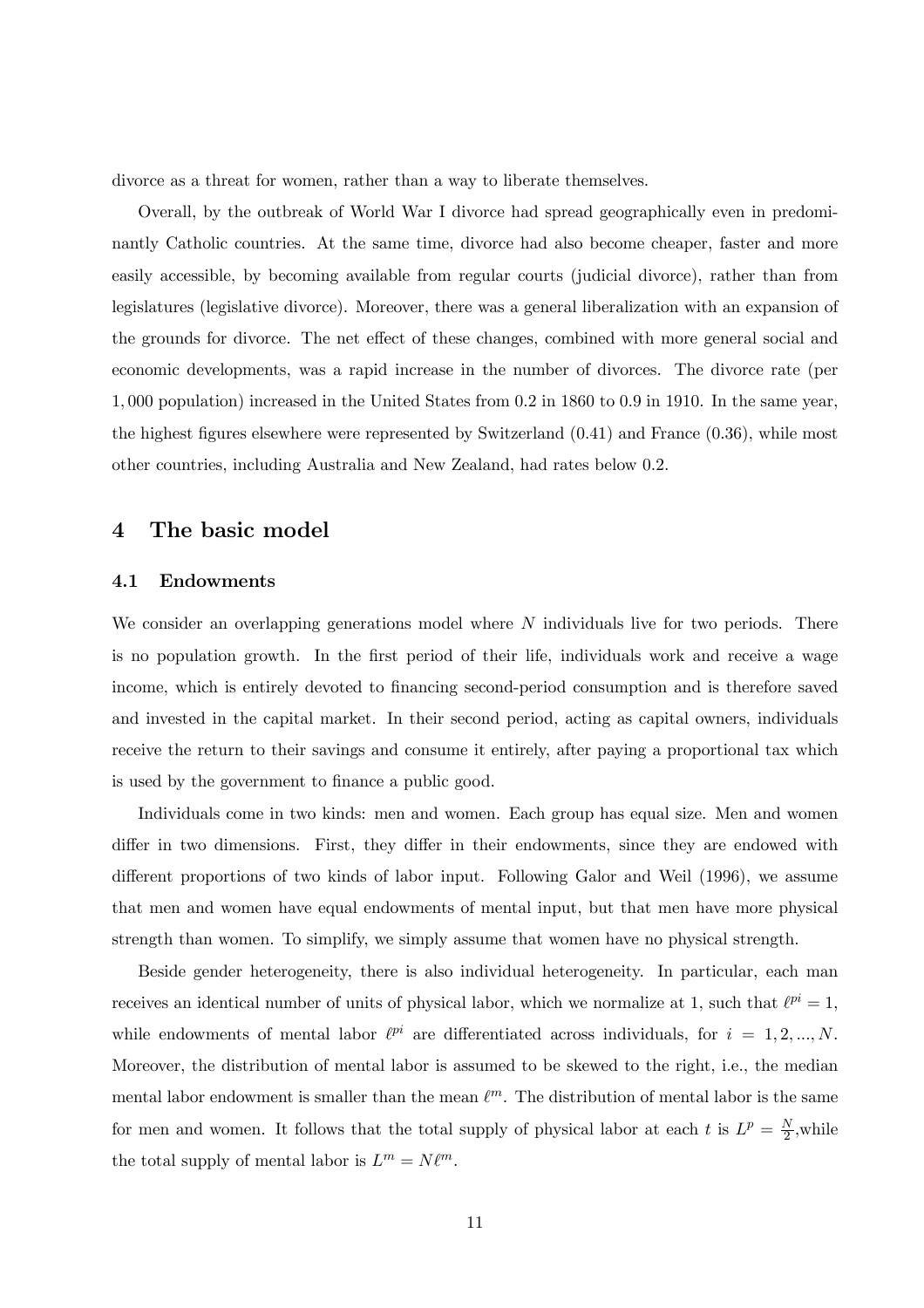Men and women also differ in their preferences, as discussed below.

### 4.2 Technology

There are three factors of production: physical capital,  $K$ , physical labor,  $L^p$ , and mental labor  $L^m$ . Physical labor is the kind of labor in which men have superior abilities to women, i.e., work requiring strength. Mental labor is labor in which men and women have equal abilities. Again following Galor and Weil  $(1996)$ , at each time t the three factors enter in the production function as follows:

$$
Y_t = a[\alpha K_t^{\rho} + (1 - \alpha)(L^m)^{\rho}]^{\frac{1}{\rho}} + bL^p
$$
\n(1)

where  $Y_t$  is aggregate output,  $a, b > 0, 0 < \alpha < 1$ , and  $-\infty < \sigma < 1$ . This functional form assumes that physical capital and mental labor exhibit complementarity in production, whereas physical labor is neither a complement nor a substitute for either. This formulation implies that, the richer in physical capital is an economy, the more highly rewarded is mental labor relative to physical labor.

All factors of production are assumed to earn their marginal products as determined by profit maximization under perfect competition. Given the structure of the production technology, the return to a unit of physical labor at time  $t, \omega_t^p$ , and the return to mental labor at time  $t, \omega_t^m$ , are

$$
\omega_t^p = b \tag{2}
$$

$$
\omega_t^m = a(1 - \alpha)(L^m)^{\rho - 1} [\alpha K_t^{\rho} + (1 - \alpha)(L^m)^{\rho}]^{\frac{1 - \rho}{\rho}}
$$
(3)

Men earn a wage  $w_t^{iM} = \omega_t^p + \omega_t^m \ell^{pi}$ , while women earn a wage  $w_t^{iF} = \omega_t^m \ell^{pi}$ . Increases in the amount of physical capital, holding mental labor constant, raise the return to mental labor thus reducing the average wage gap between men and women,  $w_t^M - w_t^F$ .

#### 4.3 Preferences

Men and women also differ in their preferences, since women display a more pronounced preference for the public good  $g_t$  which the government provides at each t. This difference can be explained by the different role of men and women in society and within the family, with women finding themselves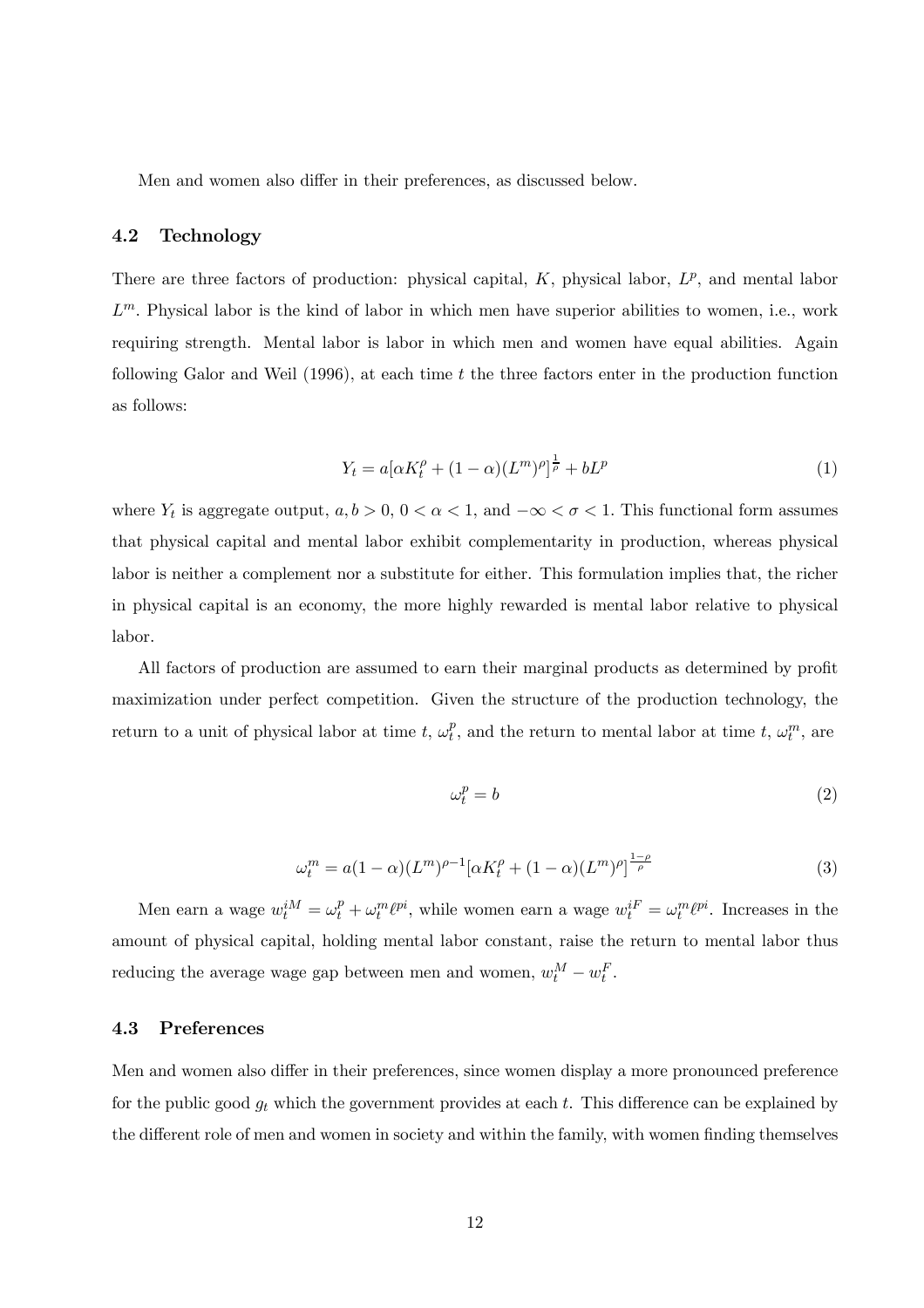in a more vulnerable social and economic position. Following Bolton and Roland (1996), the utility function is

$$
u_t^{ij} = c_t^{ij} + \gamma^j g_t \tag{4}
$$

where  $c_t^{ij}$  is private consumption at time t for an individual born at time  $t-1$ , for  $i = 1, 2, ..., N$  and  $j = M, F$ , and  $\gamma^{j}$ , for  $j = M, F$ , is a parameter which captures gender differences in the preferences for the public good, such that  $\gamma^F > \gamma^M = 1$ , where the male value of the parameter is normalized to 1 for convenience. The gender-related gap in preferences is therefore defined as  $\gamma^F - 1$ .

The individual budget constraint at time t for an individual born at  $t-1$  is given by

$$
c_t^{ij} \le (1 - \tau_t) y_t^{ij} \tag{5}
$$

where  $y_t^{ij}$  is individual income, with  $y_t^{ij} = w_{t-1}^{ij} r_t$ , for  $j = M, F, r_t$  is the return to capital, and  $\tau_t$ is a proportional tax rate imposed on individual income.

#### 4.4 Government

Tax revenues are used by the government to finance the public good according to the following balanced budget constraint:

$$
g_t = \tau_t y_t - \frac{\tau_t^2}{2} y_t \tag{6}
$$

where  $y_t$  is mean income at t and the second term captures tax collection costs.

The tax rate is set through a political choice under majority voting, as in Meltzer and Richard (1981). Each enfranchised individual casts a vote at each period on the contemporaneous level of the tax,  $\tau_t$ , such that  $0 < \tau_t < 1$ . The level of the tax chosen by the median voter varies with the evolution of wage inequality and with the degree of enfranchisement.

We can derive the indirect utility function as

$$
v_t^{ij} = (1 - \tau_t)y_t^{ij} + \gamma^j(\tau_t - \frac{\tau_t^2}{2})y_t
$$
\n(7)

which implies the following expression for an individual's preferred tax rate:

$$
\tau_t^{ij} = 1 - \frac{y_t^{ij}/\gamma^j}{y_t} \tag{8}
$$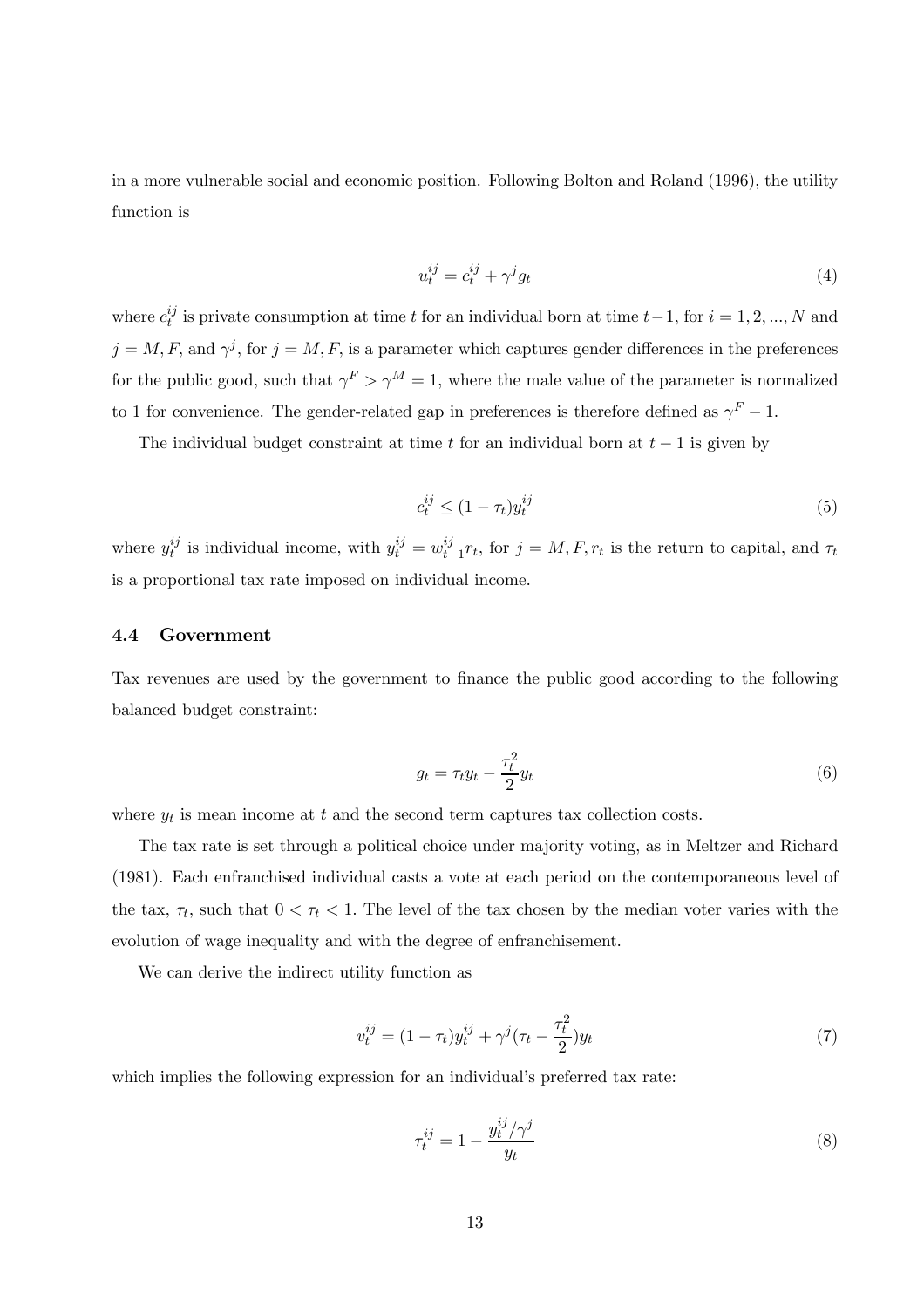To be noticed is that under our assumptions on preferences, even though we allow for two dimensions of heterogeneity - income and gender - our voting problem remains one-dimensional since we can reduce all forms of heterogeneity to a one-dimensional variable  $\hat{y}^{ij}_t = y^{ij}_t / \gamma^j$ , which Bolton and Roland (1996) label "hedonic income". Since indirect utility is single-peaked with respect to the tax rate, we can apply the median voter theorem and establish that, under universal suffrage, the equilibrium tax rate is the preferred tax rate of the median voter,  $\tau_t^*$ , according to

$$
\tau_t^* = 1 - \frac{y_t^* / \gamma^*}{y_t} \tag{9}
$$

where  $y_t^*$  is median income and  $\gamma^*$  is the median value of the preferences parameter. The latter is equal to the mean value  $\gamma$ , where  $\gamma = \frac{1}{2} + \frac{1}{2}\gamma^F$ , with  $\gamma^M < \gamma < \gamma^F$ .

#### 4.5 Dynamic political-economic equilibrium under universal franchise

**Definition 1** A universal-franchise political-economic equilibrium is a sequence  $\{K_t, \tau_t^*\}_{t=0}^{\infty}$  such that at each t utility and profits are maximized, the capital market clears, and the tax rate is optimally set by the median voter, starting from a given initial value of  $K_0 > 0$ .

The evolution of capital can be tracked by

$$
K_t = Nw_{t-1} = f(K_{t-1})
$$
\n(10)

where  $w_{t-1}$  is the average wage at  $t-1$  and the function f depends on the technology's parameters  $a, b, \alpha$ , and  $\rho$ .

Along the equilibrium path, as physical capital accumulates, women's relative wage increases, thus reducing gender inequality.

Moreover, the redistribution scheme embedded in the way the public good is financed induces convergence of individual incomes. In the long run, the dynamical system evolves towards a steady state which is associated with constant values of  $c^{ij}$ , K, Y, and  $\tau^*$ .

# 5 The enfranchisement of women

To understand the reasons why the franchise was extended to women at some historical point, we now assume that the voting problem we described in the previous section is constrained by the assumption that men alone are allowed to vote, while all women are disenfranchised. Moreover, we assume that society bears a cost for women's disenfranchisement. This cost can be related to a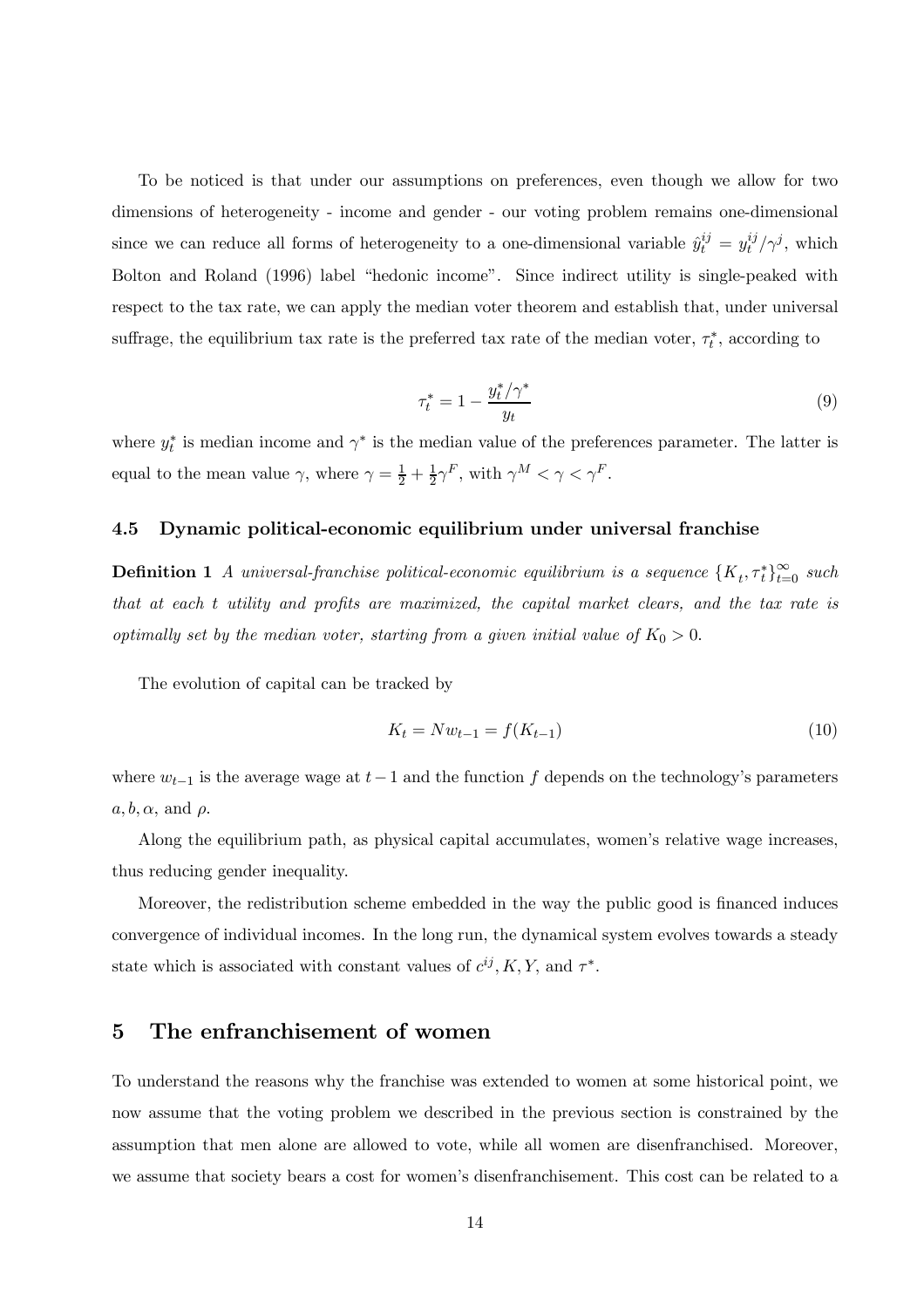country's culture, and in particular its family culture, i.e., the perceptions of women's role within the family and in society at large, including their economic, social, and political roles. When the cost of women's disenfranchisement is considered, the individual budget constraint is modified as follows:

$$
c_t^{ij} \le (1 - \tau_t) y_t^{ij} - \delta \tag{11}
$$

To be noticed that the cost  $\delta$  could alternatively enter directly in the utility function, without affecting subsequent results. While we model  $\delta$  as a fixed cost, our results below hold as long as the cost is increasing over time, or even if it is decreasing but not too fast relative to the other variables we consider. In particular, by endogeneizing the cost of disenfranchisement as a decreasing function of, once again, the gender wage gap, we would obtain a cost which is increasing over time, with a consequent acceleration of women's enfranchisement (see Section 6.1). An increasing cost would be consistent with the historical evidence regarding the gradual strengthening of the movement for women's suffrage. The expression for the indirect utility function of a male individual is now given by

$$
v_t^{iM} = (1 - \tau_t)y_t^{iM} - \delta + (\tau_t - \frac{\tau_t^2}{2})y_t
$$
\n(12)

Under universal male franchise.<sup>5</sup> the equilibrium tax rate is set by the male median voter as

$$
\tau_t^{*M} = 1 - \frac{y_t^{*M}}{y_t}
$$
 (13)

where  $y_t^{*M}$  is the income level of the male median voter. Since we assumed that  $\gamma^M = 1$ , it follows that  $\hat{y}_t^{iM} = y_t^{iM}$ , i.e., for a man, there is no distinction between income and hedonic income. Clearly,  $\tau_t^*$  is smaller than  $\tau_t^*$ , the rate set under universal franchise and derived in (9), since the median hedonic income level is now higher, both because of the smaller male preferences parameter and because of the higher median male income. As a consequence, the indirect utility of the male median voter would be reduced if the higher tax rate  $\tau_t^*$ , applying in the case of universal franchise, were applied. On the other hand, women's disenfranchisement bears a cost which must be weighted against these considerations. It follows that the male median voter is better off keeping women out of the electoral process if and only if

$$
(1 - \tau_t^{*M})y_t^{*M} - \delta + [\tau_t^{*M} - \frac{(\tau_t^{*M})^2}{2}]y_t \ge (1 - \tau_t^*)y_t^{*M} + [\tau_t^* - \frac{(\tau_t^*)^2}{2}]y_t
$$
\n(14)

<sup>5</sup>Consistently with most historical evidence, we assume that the issue of women enfranchisement is posed only after universal franchise is reached for men.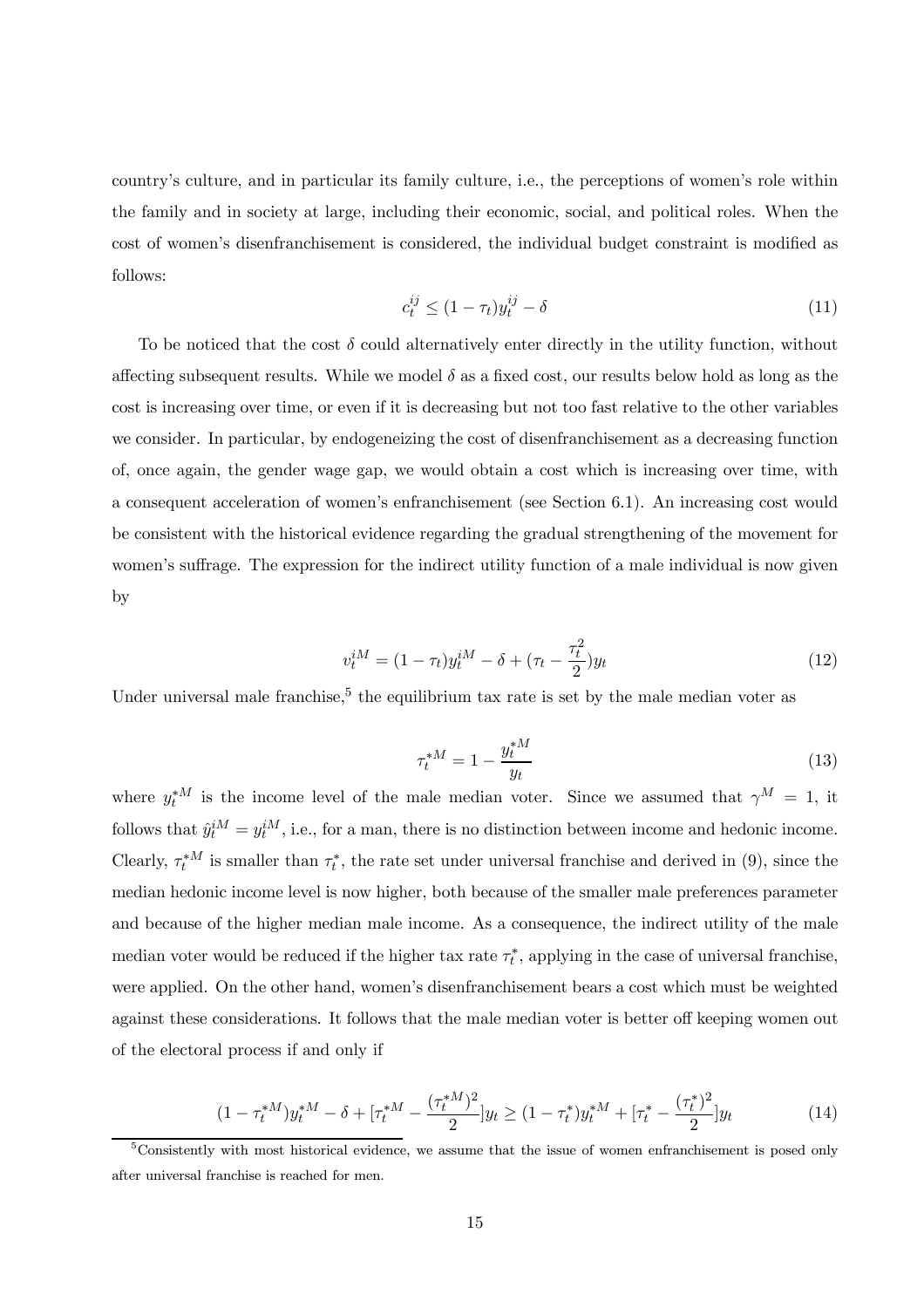Over time, as the economy industrializes and the reward to mental labor increases relative to physical labor, the relative wage of women increases, thus reducing the gender wage gap and inducing a reduction in the implied  $\tau_t^*$ . At some t, for the male median voter, the cost of women's disenfranchisement becomes higher than the cost of accepting the higher tax rate which would be chosen by the median voter under universal enfranchisement. It follows that condition (14) is no longer satisfied, so that the male median voter is better off extending the franchise to women.

In practice, the driving force of enfranchisement is the fact that economic development and the consequent reduction of the gender wage gap make the women's preferred tax rate closer to that of the men's. Since the men face a cost of disenfranchisement, as the threat of a women-imposed higher tax fades out, it makes less and less sense for the men to keep women from voting.

In more detail, three factors are involved in the determination of the timing of this decision. First, the larger is the cost of disenfranchisement, and more progressive is society's view of women's role, the sooner the franchise is extended to women. Second, the smaller is the men-women discrepancy in the preferences for the public good, the sooner the enfranchisement. Finally, the franchise is extended sooner in societies where physical labor is less rewarded relative to mental labor, i.e., where capital accumulation and industrialization have reached a more advanced stage. Thus, even assuming, as we do so far, that preferences and cultural factors are time invariant, the model establishes a relationship between the level of economic development and women's political status.

Our main results are summarized in the following proposition.

**Proposition 1** (i) A male median voter extends the franchise to women when  $(14)$  is no longer satisfied, i.e., when the cost of a suboptimal tax rate outweights the cost of disenfranchisement.

(ii) The franchise is extended to women sooner, the lower is the gender wage gap,  $w_t^M - w_t^F$ ; the lower is the gender gap in the preferences for public goods,  $\gamma^F - 1$ ; and the larger is the cost of  $disen {\it fan chisement}, \; \delta.$ 

To conclude, it should be noticed that, while the model assumes universal male suffrage, the presence of a franchise requirement based on income would further delay the enfranchisement of women since they are poorer than men. Therefore, we should expect the general level of democracy to facilitate the decision to enfranchise women.

The results we have reached so far also shed light on the implication of women's franchise for the size of government. Its expansion following women enfranchisement is to be expected only in societies where the cost of disenfranchisement is high relative to women's relative wage and public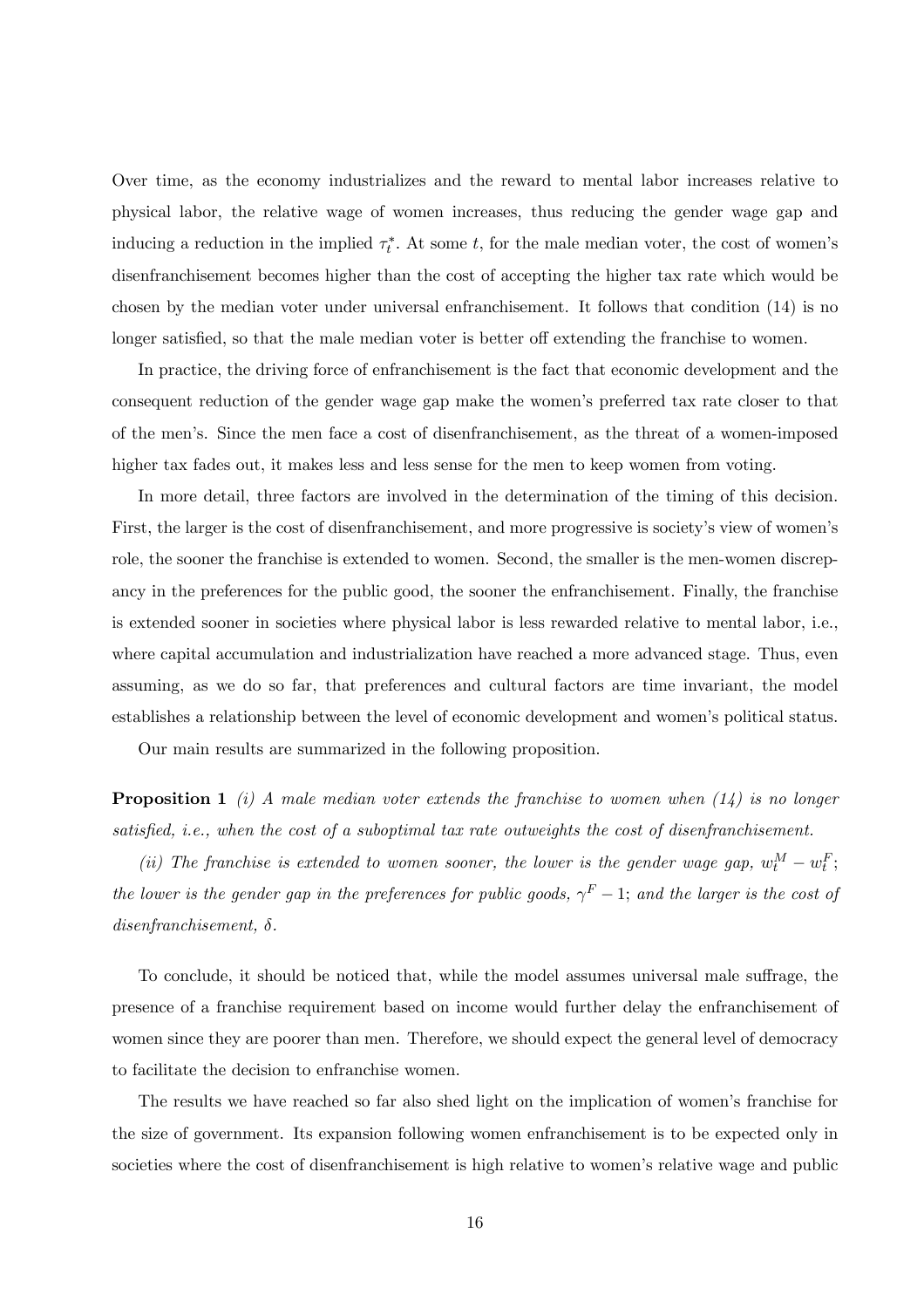good preferences, i.e., those factors that imply a large differential between the political choice of men vs. women. Namely, in culturally conservative societies where such cost is low, it is legitimate to expect that enfranchisement occurs only when the wage gap is significantly reduced and/or when the preferences gap is moderate. This implies in turn a limited impact of enfranchisement on the size of government. On the other hand, in progressive societies where the cost is large, suffrage extension might be associated with a significant shift in the median voter's choice and a subsequent large impact on the size of government. Our results can explain the seemingly contradictory historical and comparative evidence regarding the impact of women suffrage on the size of government. This result is summarized in the following proposition.

**Proposition 2** For countries with similar levels of the gender-related wage and preferences gaps, the impact of the enfranchisement of women on the size of government increases with the cost of disenfranchisement.

### 6 Extensions of the basic model

#### 6.1 Endogenous preferences for the public good

The results we have so far derived depend crucially on a parameter, the preference for public goods, that we have assumed to be exogenous and time invariant. However, it may be hard to disentangle the impact on a woman's choice of her relative wage from that of her preference parameter. To address this concern, we extend the basic formulation to allow for an endogenous process of preference formation linking a higher preference for the public good to a lower income level. Following this intuition, let  $\gamma_t^F = \frac{w_t^M}{w_t^F}$  and  $\gamma_t^M = 1$ . Equation (9) is modified as follows:

$$
\tau_t^* = 1 - \frac{y_t^* / \gamma_t^*}{y_t} \tag{15}
$$

where the median value of the preference parameter,  $\gamma_t^* = \frac{1}{2} + \frac{1}{2}$  $\frac{w_t^M}{w_t^F}$ , grows over time with the reduction of the wage gap, although it never converges to 1 since physical labor is only endowed to men. It follows that the level of the tax that applies under universal suffrage declines over time and gets closer to the tax that is set under exclusive male suffrage. Therefore, this process accelerates the enfranchisement of women since it magnifies the impact of the development process on relative wages.

Our results in the basic model also rely on a second exogenous parameter, the cost of women's disenfranchisement. However, since our interpretation of such cost is based on a country's culture,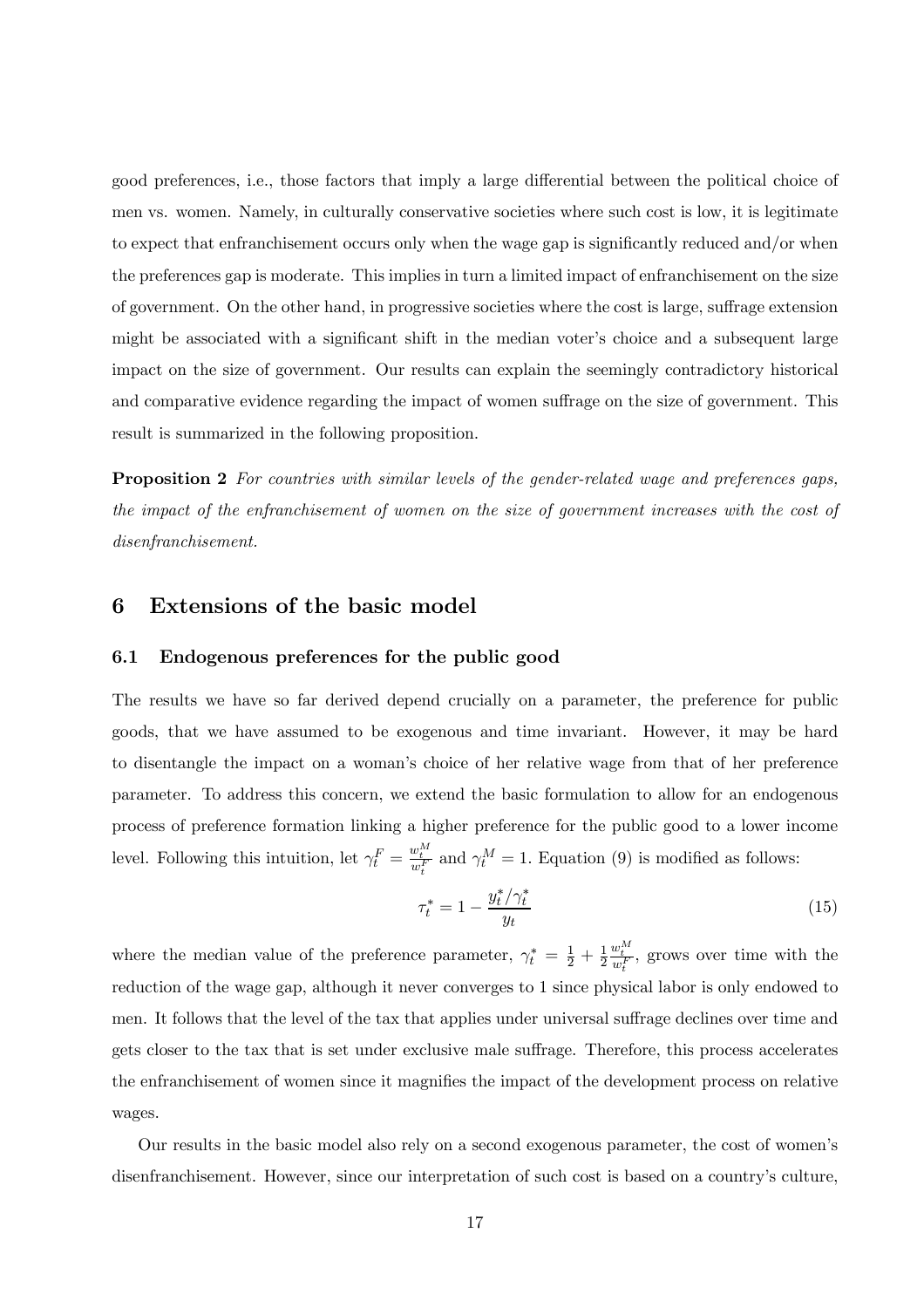it is safer in this case to accept its exogeneity. On the other hand, even if culture, and in particular family culture, are strongly associated with slow-varying traits, such as religious affiliation, it cannot be denied that some adaptation does take place. By endogeneizing the cost of disenfranchisement as a decreasing function of, once again, the gender wage gap, we would obtain a cost which is increasing over time, with a consequent acceleration of women's enfranchisement. An increasing cost would be consistent with the historical evidence regarding the gradual strengthening of the movement for women's suffrage.

#### 6.2 Couples as decision makers

While in the previous analysis we have modeled men and women as independent decision makers, an established tradition within the literature that distinguishes the roles of men and women has focused on their interaction within the family (see Chiappori, 1988). Doepke and Tertilt (2007) also address the issue of women's rights from an intra-family perspective. In this subsection, we develop an extension of our basic model where men and women interact within a bargaining model of the family. The goal is to show that the main conclusions from the basic model carry over to the present variant.

Assume that all men are matched with all women in a perfectly assortative fashion according to their labor endowments, so that the best-endowed man mates the best-endowed woman, and so on. A couple's utility function is a weighted average of the man's and the woman's utility functions, according to

$$
u_t^{hC} = \beta u_t^{hM} + (1 - \beta) u_t^{hM}
$$
\n(16)

for  $h = 1, 2, ..., \frac{1}{N}$ , where as in (4) utility depends on private consumption and a public good, and the latter is valued by women more than by men. The parameter  $\beta$  captures the relative bargaining position of men and women, i.e., the level of women's rights in society. Assume that  $\beta$  is set by men, reflecting their larger endowment of labor and economic power. The couple's budget constraint is given by

$$
c_t^{hM} + c_t^{hF} \le (1 - \tau_t) y_t^{hC}
$$
\n
$$
\tag{17}
$$

where  $y_t^{hC} = y_t^{hM} + y_t^{hF}$  is the couple's income. It is sufficient to impose non-linearity of the utility function in the level of consumption in order to derive an optimal sharing rule for the couples' consumption. It is also straightforward to derive the equilibrium tax rate set by the median couple as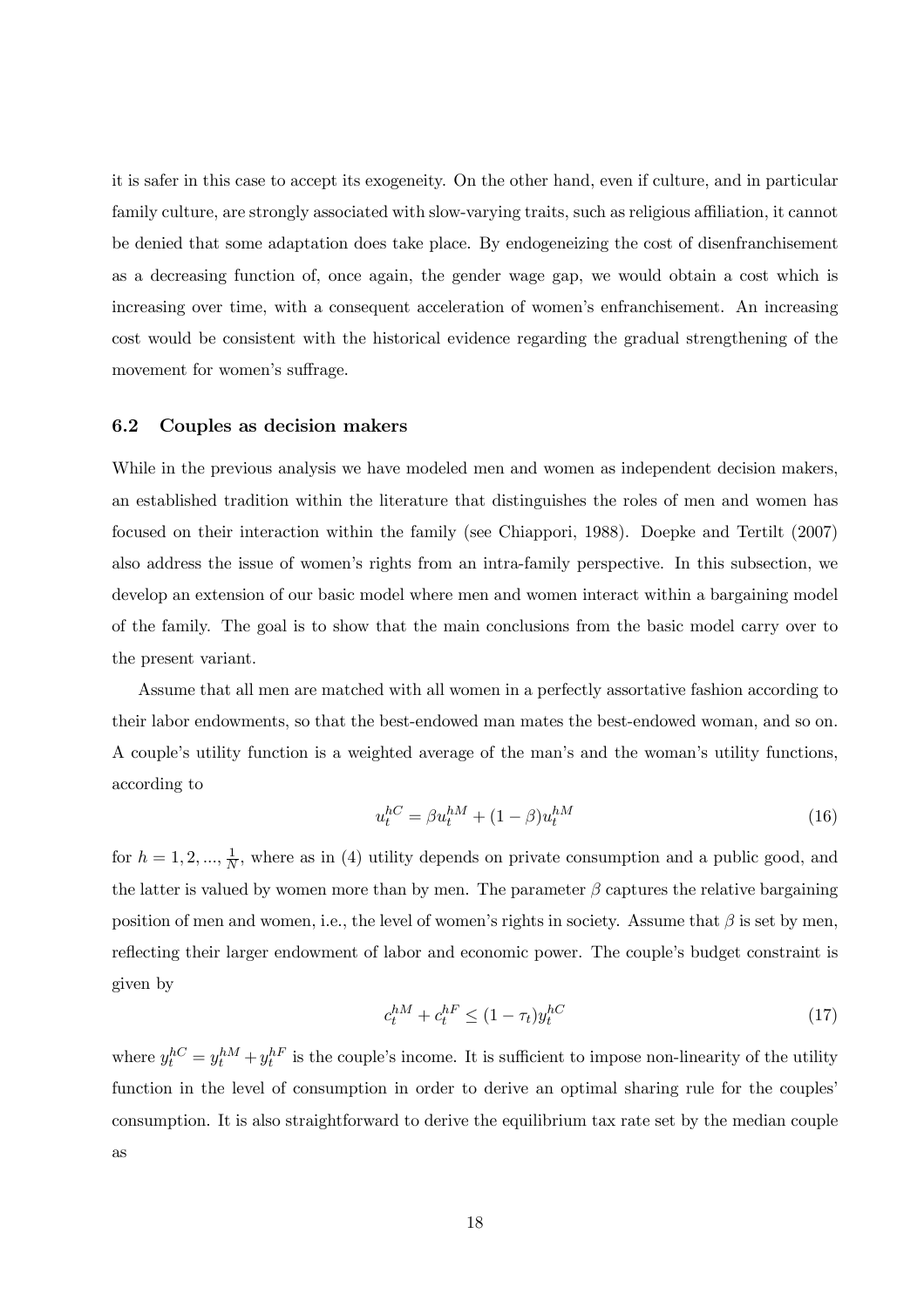$$
\tau_t^{*C} = 1 - \frac{y_t^{*C}/\gamma^C}{y_t^C} \tag{18}
$$

where  $\gamma^C = \beta + (1 - \beta)\gamma^F$ . The tax rate is decreasing in  $\beta$ : the lower is the bargaining power of women within the family, the lower is public good provision. Thus, as long as women are treated as inferior, the associated tax rate is smaller than in an equal rights society. Men will grant equal rights to women, by setting  $\beta = \frac{1}{2}$ , only if the cost of accepting a higher tax rate, and a smaller share of the private consumption good, is lower than the cost,  $\delta$ , carried by women's alienation. To be noticed it that, in this variant of the basic model, the share of the private consumption good also plays a role, while the gender wage gap does not. The latter feature in turn implies that men base their choice of  $\beta$  solely on  $\gamma^F$  and  $\delta$ , i.e., independently of the stage of the process of development. Only a shock to these parameters could justify a shift in the gender balance of power.

## 7 Empirical findings

#### 7.1 Data

We base our empirical investigation on the predictions of the model on a data set covering 22 countries over the 1870-1930 period. For most variables, we construct a five-year panel data set, taking the observation at the beginning of each five-year period.<sup>6</sup>

To test Proposition 1, we select the dependent variable by coding information on women suffrage to construct a dummy for countries that have at least partial women suffrage at the beginning of each five-year period.

The model predicts three main candidates as determinants of the enfranchisement of women: the gender wage gap, the gender gap in public good preferences, and the cost of disenfranchisement.

While data on the gender wage gap are not available for our sample, we show in our model that the gender wage gap is inversely related to the general level of development. This relationship is also documented empirically by Goldin (1990). We therefore proxy for the gender wage gap with the per capita level of GDP in constant dollars (in logarithms). As an alternative measure of development, we also collect data on the agricultural share of labor.

For the gender-based discrepancy in the preferences for the public good we use as a proxy the presence of divorce legislation. We code this variable at the beginning of each five-year period. The idea is that the availability of divorce induces marital insecurity and therefore a higher preference for

<sup>6</sup>We prefer this procedure to averaging the five-yearly data, since averaging introduces additional serial correlation.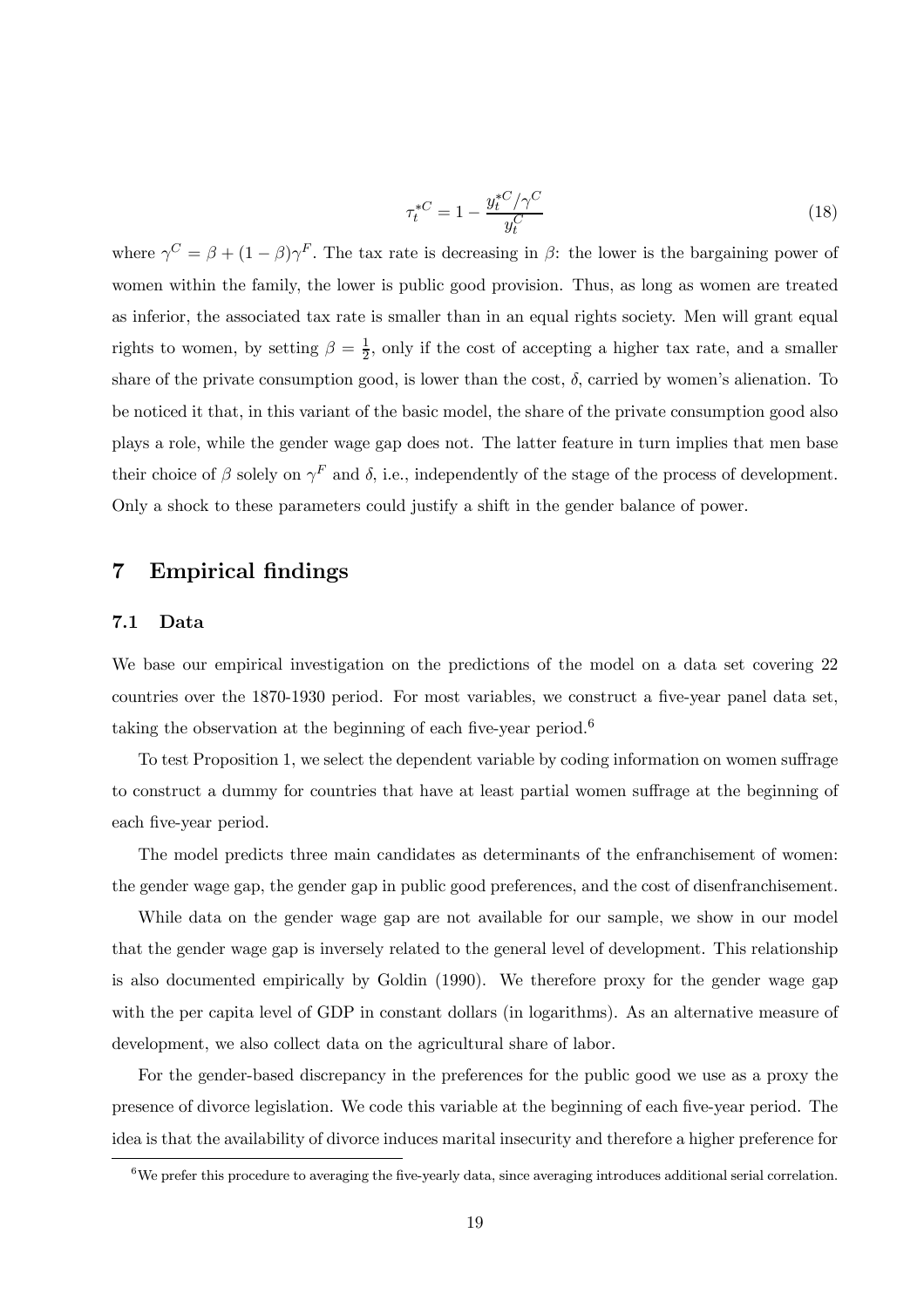public goods for women in the face of an uncertain future. This interpretation has been suggested by Lott and Kenny (1999), who link differential preferences toward the size of government in the United States before 1940 to marital instability, and by Edlund and Pande (2001), who trace the post-war evolution of differential political preferences in the same country to family breakdown.

As shown by Algan and Cahuc (2006), the conception of the gender role in society is strongly influenced by religion, with Catholics and Muslims being more prone to support a traditional view if compared to Protestants, Jews and non religious people. It is reasonable to assume that the cost of disenfranchisement is smaller in societies where culture, and in particular family culture, favors a traditional role for women. For our sample, the most important distinction appears to be the one between the Catholic and the other religions, so our proxy for the cost of disenfranchisement is the share of Catholics over population, with a higher share being associated with a lower cost.<sup>7</sup>

We complete our data set with a variable capturing the overall level of democracy. To this aim we select a standard measure of democracy represented by the Polity variable from the Polity IV data set, which includes information on several characteristics of a political system irrespectively, however, of women suffrage. Finally, we also select additional variables which may play an independent role: namely, a measure of education and a dummy reflecting legal origins.

To test Proposition 2, we employ as dependent variable a measure of the size of government over GDP compiled by Lindert (1994) with a focus on social spending. In particular, spending for infrastructure and defense is not included.<sup>8</sup> Total government expenditures are also decomposed into expenditures for welfare, pensions, health, and housing. All government data are only available at the beginning of each decade, starting in 1880. Therefore, this second part of the empirical investigation is based on a ten-year panel data set. Adapting previously cited specifications conducted over comparable samples, we include among our covariates (the logarithm of) per capita GDP, the agricultural share, a measure of the age structure of the population capturing the weight of the young, the level of democracy, and a measure of the presence of Catholics, in addition to the women suffrage dummy which is the focus of our attention.

Detailed information on each variable and its sources is provided in the Data Appendix. Table 2 reports summary statistics for the variables in our data set.

<sup>&</sup>lt;sup>7</sup>The variables' range is on  $[0, 1]$ .

<sup>8</sup>For several countries in our samples the level of government expenditures is 0, especially in the initial decades. As described by Lindert (1994), very few governments paid nationwide subsidies for pensions, housing and unemployment in 1880.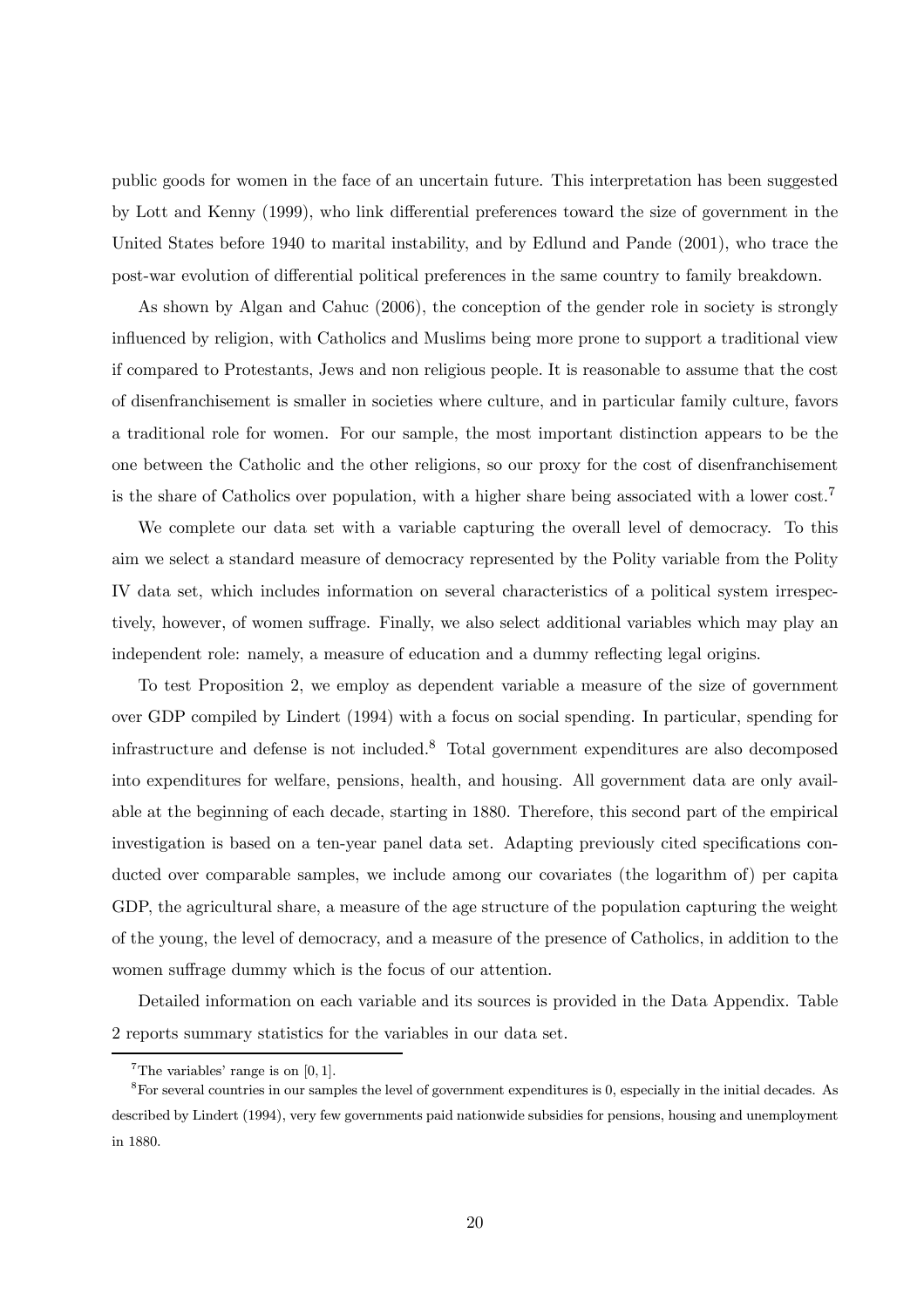### 7.2 Results

#### 7.2.1 The determinants of women's enfranchisement

We apply the intuition coming from theory and we investigate the determinants of women's enfranchisement using an empirical specification which treats women suffrage as a function of per capita income, the presence of a divorce legislation, and the presence of Catholicism as the dominant religion, controlling for the general level democracy. We can now detail our hypotheses regarding the potential role of the above mentioned factors.

The level of per capita income is meant to proxy for the gender wage gap, with a higher income being associated with a smaller wage gap and therefore with a smaller discrepancy between the tax chosen by a male median voter and that chosen by a woman. Therefore, per capita income should exert a positive impact of the decision to enfranchise women.

The availability of divorce, if it proxies for marital insecurity and a larger discrepancy between male and female preferences for public goods, should induce a higher tax rate if women were allowed to vote, and therefore should delay women's enfranchisement. Divorce should therefore enter with a negative coefficient.

The more conservative is family culture, as captured by the presence of Catholicism, the less likely is that women are allowed a political voice. The coefficient of the Catholic share should therefore be negative.

Finally, the general degree of democracy should favor the extension of the franchise.

Table 3 reports our five-year regression results over the 1870-1930 period for the presence of women suffrage. In column (1) we present a first parsimonious specification showing that our three main determinants all enter with a significant coefficient with the expected sign. In column (2) we add the level of democracy, which is highly significant and positive, as expected. In the following robustness checks, we always refer as a benchmark to the latter extended specification. In column (3) we enter the five-year lag of all regressors, in order to alleviate the potential problem of reverse causation between women suffrage and its determinants: all results are confirmed despite the smaller sample. Our results so far are based on OLS linear probability regressions but, in column (4), we show that results from a binary, probit model are broadly similar to those of the linear model, despite the fact that Catholicism loses significance.<sup>9</sup> The panel dimension of the data set, however, is more easily dealt with in a linear model, so that in column (5) we run an OLS

<sup>9</sup>A logit specification yields results similar to the probit and is not reported for brevity.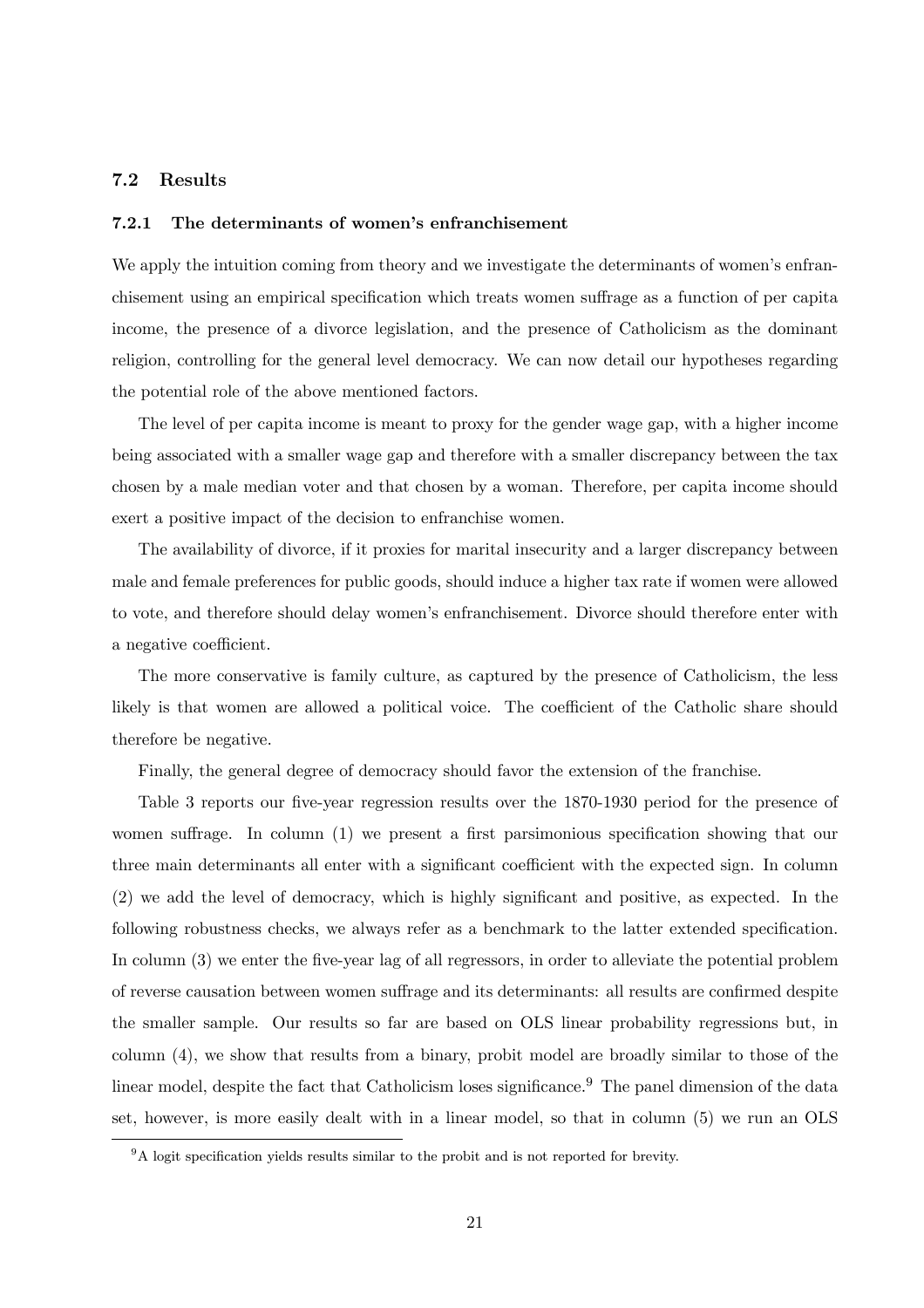specification with fixed country effects. The resulting  $R^2$  is improved but our previous conclusions are confirmed. This suggests that, despite the potential for omitted variable bias, due to the fact that other factors may determine the relationship between women suffrage and the regressors we focus on, correcting for these factors through fixed effects does not affect our results. Finally, in column (6) we show that our results are robust also with respect to the inclusion of time effects.

Table 4 adds new covariates, one-by-one, to the pooled OLS regression in Table 3, column (2). In column (1) we add the agricultural share of labor, which is insignificant. When entered as an alternative to income, the agricultural share displays as expected a negative and significant coefficient. The high correlation between these two regressors explains the insignificance of the latter when jointly entered. The next two covariates both add some explanatory power without altering the previous conclusions. In particular, the effect of education is significantly negative, which is somewhat surprising, even if this could be justified by the fact that education in this historical period tended to be a privilege of men, and thus tended to increase the gender wage gap. The effects of a common law legal origin is also significantly negative, which suggests that, at the margin, these countries were slower in implementing reforms.<sup>10</sup>

Overall, we can conclude that our theory of the determinants of women's enfranchisement, which highlights the role to the gender wage gap, as represented by the income level, the gender difference in public good preferences, as proxied by the way divorce legislation shapes family structure, and the type of society's culture, as captured by the relative weight of religious denominations, is indeed supported by the empirical evidence we provide.

#### 7.2.2 The impact of women's enfranchisement on government size

An implication of the main proposition in the model predicts that the impact of women suffrage on the size of government should be larger in societies where the cost of disenfranchisement is high relative to those factors that imply a large differential between the political choice of men vs. women, i.e., the gender gaps in wages and public good preferences.

We test this prediction using an empirical specification which treats the size of government as a function of the standard determinants employed in the literature, with and without women suffrage. The other regressors in our specification are the level of income per capita (in logarithms), the agricultural share, the share of young population, the degree of democracy, and the share of Catholics. For a comparable sample of 21 countries over the same 1880-1930 period, Lindert (1994)

<sup>&</sup>lt;sup>10</sup>Analogous (unreported) results are obtained for probit and panel OLS specifications.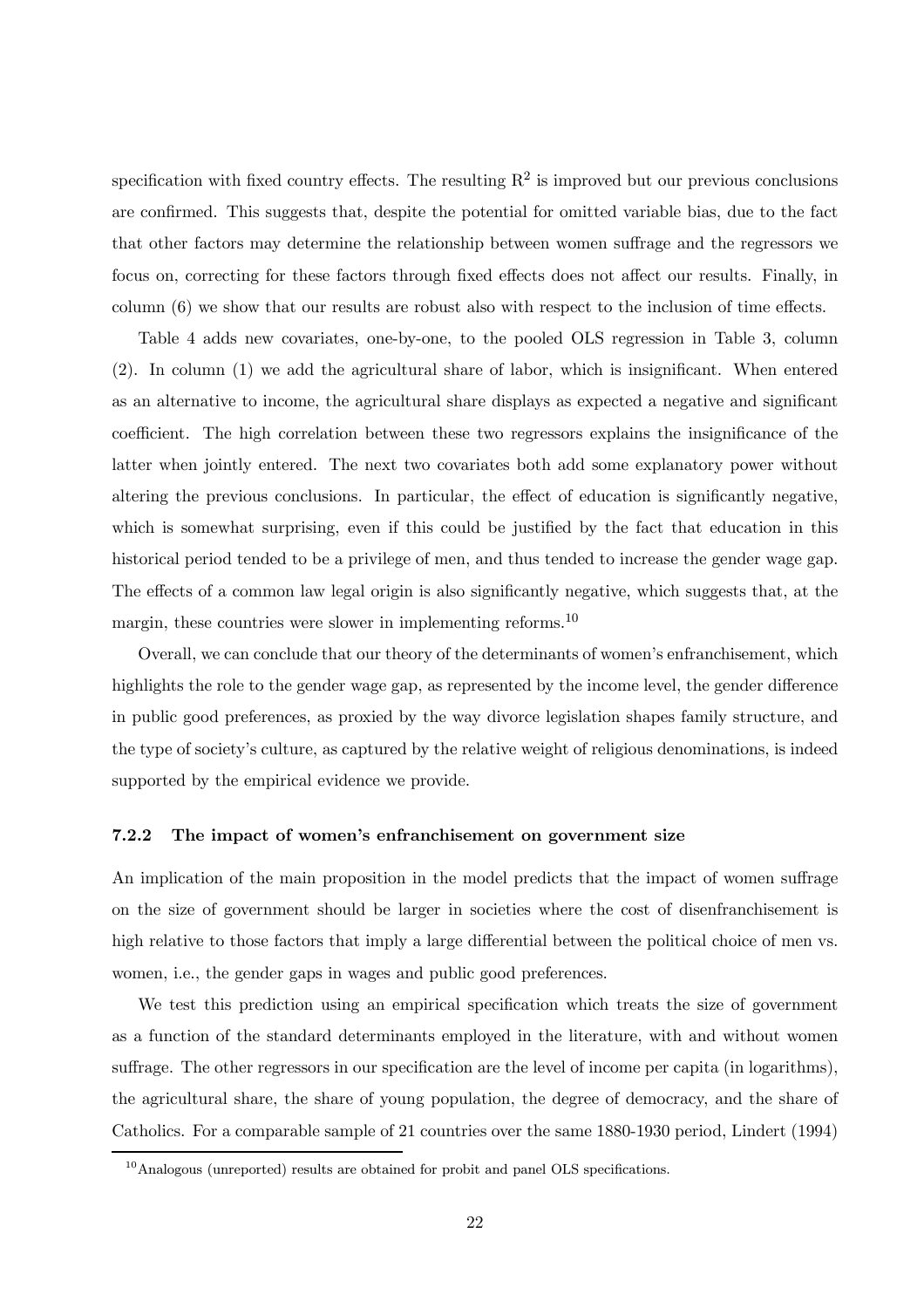finds a positive effect of women suffrage on social spending.<sup>11</sup> Qualitatively similar results can be found for Europe in Aidt et al. (2006) and Aidt and Dallal (2008), for samples of 12 countries in 1830-1938 and six countries in 1869-1960, respectively.<sup>12</sup>

The main innovation we introduce within the above described framework is to gauge the relevance of the interaction between the presence of Catholicism and women suffrage, in order to clarify to which extent a conservative culture retards women suffrage at least until a stage at which its impact on government - through the gender gaps in wages and public good preferences - is minimized. In other words, a negative sign for the interaction would indicate that in Catholic countries the impact of women suffrage on government is reduced, if compared with non-Catholic countries. In fact, adding this interaction, the coefficient of women suffrage would solely capture the impact on government size for non-Catholic countries. We therefore expect this coefficient to be larger than in a regression where the interaction is not considered.

Table 5 shows our main results using ten-year, Tobit<sup>13</sup> regressions. In column  $(1)$  we only consider standard determinants, without women suffrage, and find a positive and significant impact for income per capita and democracy, while the coefficients of young population and Catholic share are significantly negative, and agriculture is negative but not significant. The positive influence of income appears to support a luxury-good view of government as exemplified by Wagner's Law. However, since it is well-known that the relationship between government and income can be affected by simultaneity problems, we also run the same regression entering the lagged value of income per capita: the (unreported) results are very similar, even if as expected income loses significance (reduced to the 5% level) to the advantage of democracy. These results are broadly in line with previous studies.

In column (2) we add women suffrage among the regressors and find a positive impact for it, while the impact of the other regressors is confirmed. To address the potential problem of reverse causation between government size and women suffrage, we enter the lagged value of women suffrage, i.e., women suffrage at the beginning of the previous decade.<sup>14</sup> In column (3) we show

<sup>11</sup>Among the other regressors Lindert (1994) includes the lagged value of per capita GDP and its growth rate, the lagged value of the agricultural share, the proportion of young and old individuals, the share of Catholics and Protestants, a democracy dummy, voter turnout and the frequency of executive turnover.

 $12$ Aidt et al. (2006) include per capita GDP, the urbanization rate, a measure of the enfranchisement of men, a polity dummy, and the share of old population. Aidt and Dallal (2008) also consider gender-related regressors such as the divorce rate, the share of single women and female labor force participation.

 $13$ The dependent variable is often 0 and limited to non-negative values.

 $14}$ Regressions with the current value of women suffrage yield comparable results, even though its level of significance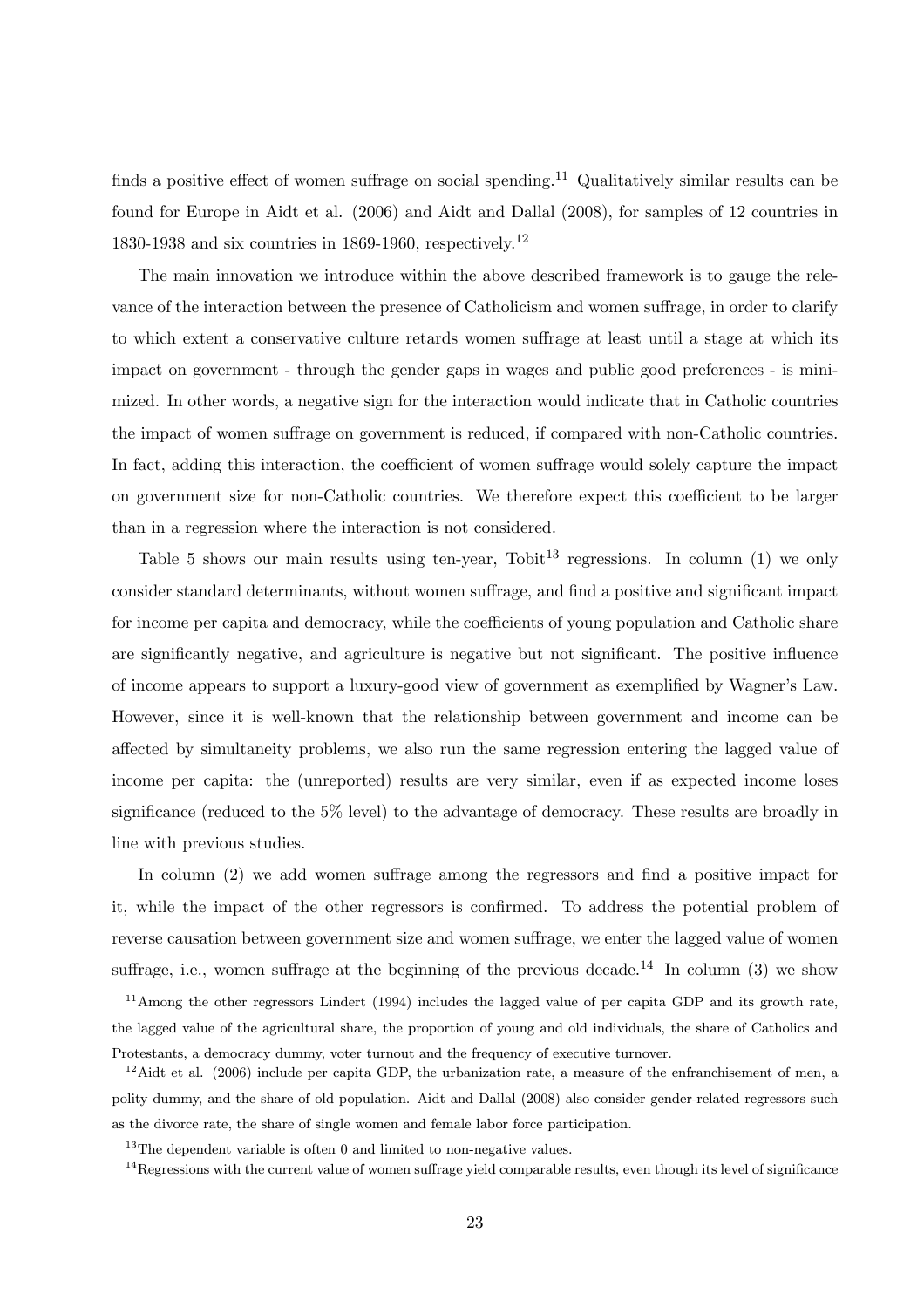that adding an interaction between women suffrage and the share of Catholics clarifies the channels through which women suffrage affects the size of government. As expected, the coefficient of women suffrage is now larger and strongly significant at 1%. Moreover, the interaction effect is also significant and with the expected negative sign. In more detail, without the interaction, the coefficient of women suffrage - across all countries independently of their religion - is 0.42. Adding the interaction, the coefficient of women suffrage, which now captures its impact for countries with no Catholics, becomes 0.71. For countries where Catholics represent 100% of the population, the impact of women suffrage can be computed as the sum of the coefficients of women suffrage and of the interaction, i.e.,  $0.42 - 0.71$ , which becomes negative at  $-0.29$ . In other words, averaging over the Catholic population, the impact of women suffrage can be computed approximately at a negligible 0.03.

An analogous set of regressions where divorce is also entered yield nearly identical results, as the coefficient of divorce is always insignificant.

Our women suffrage dummy refers to the year when legislation was passed. However, we also codified an alternative dummy with reference to the time at which women first voted. In practice the two dummies are very highly correlated so that all the above results can be replicated with the alternative dummy definition.

It has been argued that women suffrage might have an impact non only on the size of government, but also on its composition. In Table 6, again for Tobit specifications, we test this hypothesis by regressing our variables on each component of government expenditures. Overall, regression results for individual components are weaker, as it is the case in all previous studies. Nevertheless, we find that indeed the impact of women suffrage differs across components. The pattern established for general expenditures is more closely followed by the pensions, health, and housing components, despite a lower significance level, while welfare expenditures are actually negatively affected by women suffrage, although insignificantly so. These difformities, however, can at least in part be explained by the differential timing of each component's growth. In particular, welfare expenditures, which essentially comprise old-style poor relief, were the first to be expanded during the initial decades of the sample, while other forms of intervention were developed later, and therefore appear to be more closely associated with women suffrage reforms, which also came relatively late in the sample.

The results from Tables 5 and 6 hold qualitatively also under OLS regressions with country

is lower.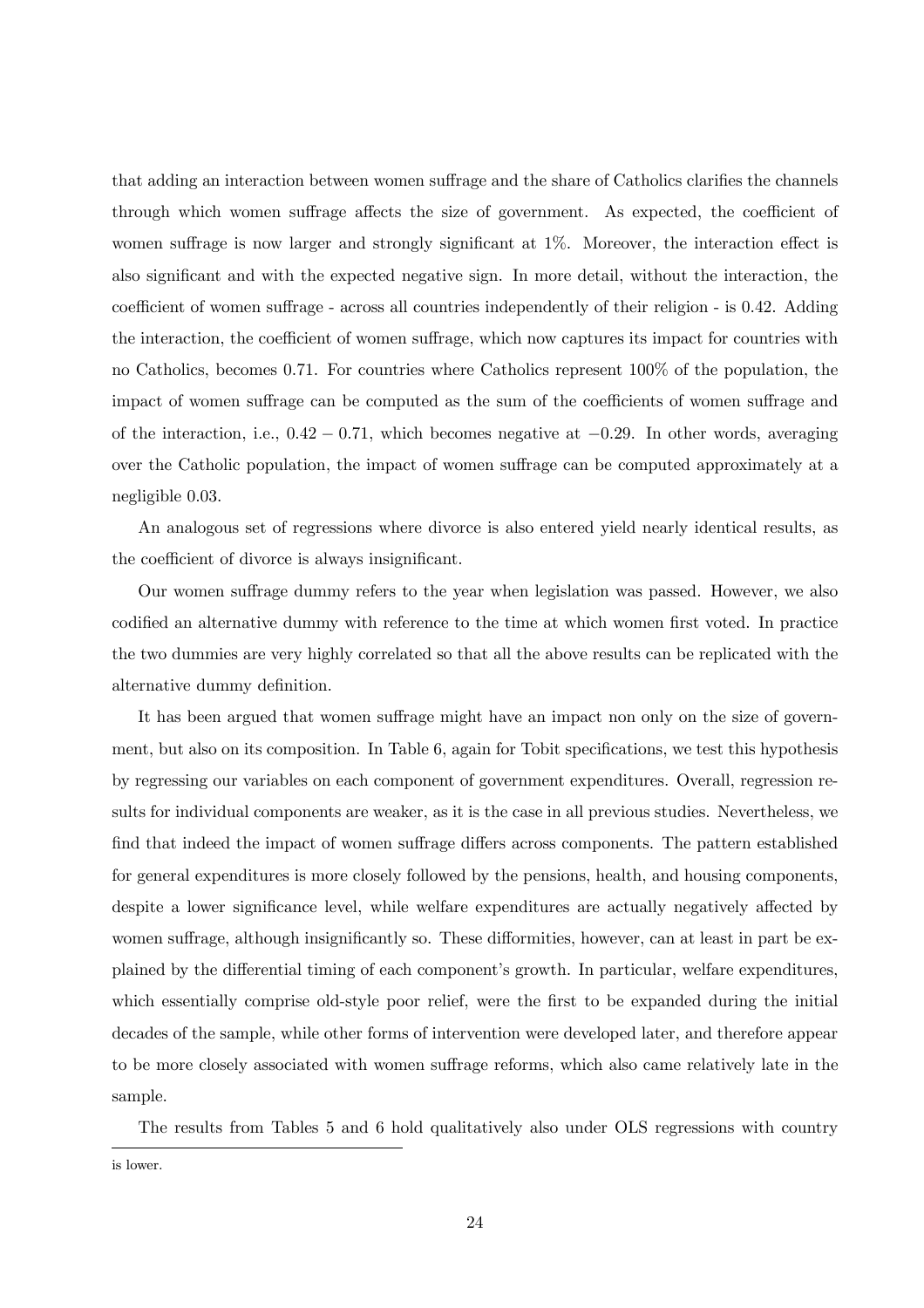fixed effects.

Overall, our results confirm the relevance of women suffrage as a determinant of the size of government and, more importantly, also clarify that the relative strength of this channel depends on the factors that determine women suffrage. If women suffrage is granted because of a large cost of disenfranchisement, as it is the case in countries with a more progressive culture towards women, the discrepancy between the tax rates chosen by a male and a female median voters is such to imply an increase in the size of government, both because women are poorer, and because they display a higher preference for public goods. On the other hand, in Catholic countries with a small cost of disenfranchisement we should expect women suffrage to be granted only when a male and a female median voter would make a similar choice regarding tax rates, with a reduced impact on the size of government.

### 8 Conclusion

We have explored the determinants of women's enfranchisement and found that women are enfranchised sooner under a lower gender wage gap, a lower gender gap in the preferences for public goods, and a higher cost of disenfranchisement. Since the gender wage gap is in turn related to the relative reward of mental vs. physical labor, women's enfranchisement is accelerated by the process of capital accumulation and industrialization. Thus the model establishes a relationship between the level of economic development and women's political status. The driving force of enfranchisement is the fact that economic development makes the women's preferred tax rate closer to that of the men's, which in turn increases the relative cost of disenfranchisement. At the same time, the process is affected by additional factors that reflect the structure of the family and the dominant culture. We have also studied the implications of women's enfranchisement for the size of government, and shown that its expansion following women's enfranchisement is only justified in societies where the cost of disenfranchisement is high relative to the gender wage gap and the gender gap in public good preferences.

We have empirically tested the implications of the model for a sample of 22 countries over the 1870-1930 period. We have proxied the gender wage gap with the level of per capita income. The proxy we have employed for the gender gap in the preferences for public goods is the availability of divorce, which implies marital instability and a more vulnerable social and economic position for women. We have captured the cost of disenfranchisement with a measure of society's culture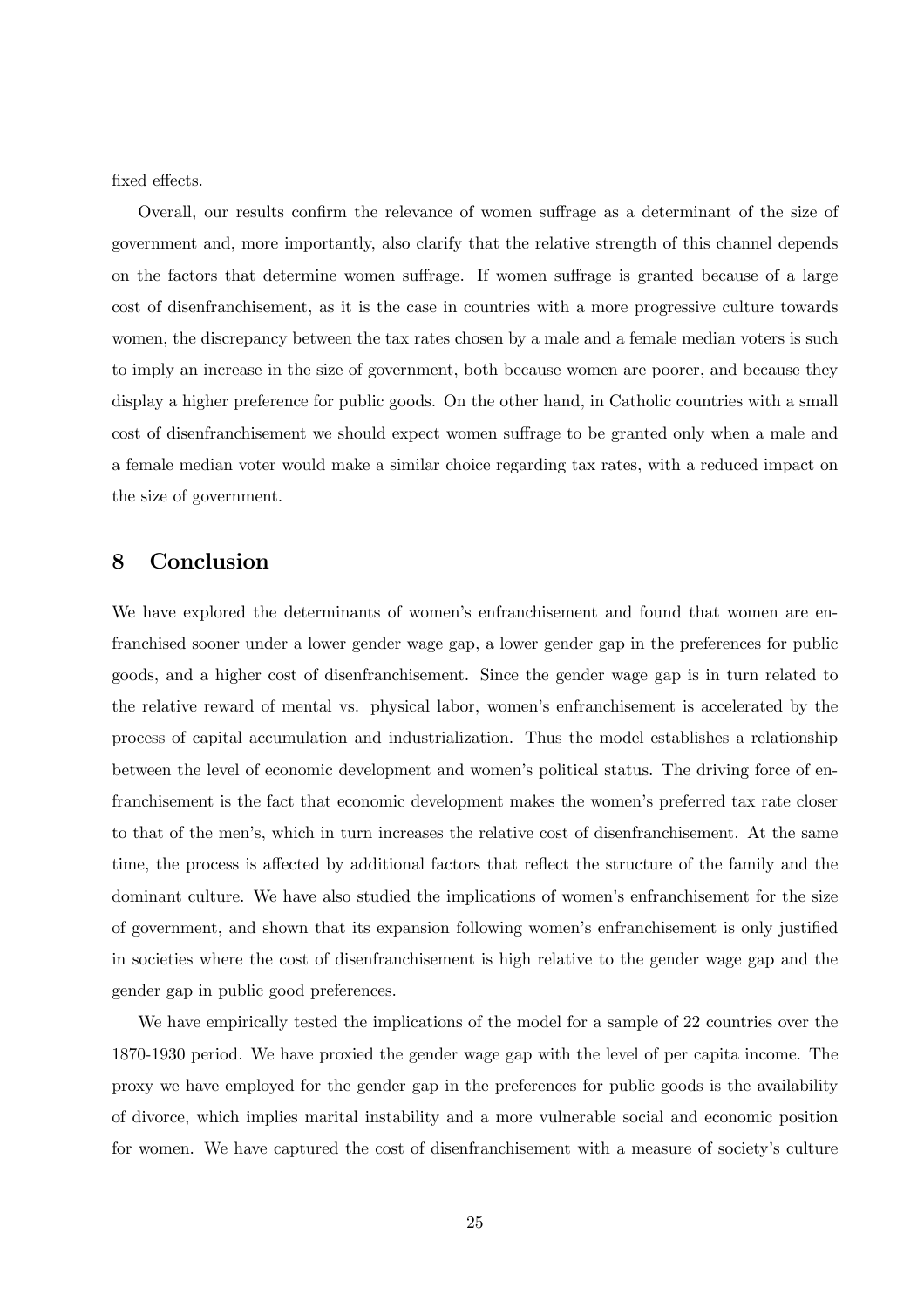given by religion, where the presence of Catholicism is associated with a more traditional view of women's role, and therefore a smaller cost of disenfranchisement. We have shown that, consistently with the model's predictions, women suffrage is affected positively by the per capita income level, negatively by the presence of Catholicism and the availability of divorce, even after controlling for the general level of democracy. Moreover, our results show that the size of government is positively affected by women suffrage only in societies with a more progressive family culture, as indicated by the negative coefficient of the interaction between women suffrage and the proportion of Catholics.

The main focus of our investigation is the 1870-1930 period, since it includes the unique transitional phase between the males-only franchise and the extension of the franchise to women in those countries that are now modern industrial democracies. Nevertheless, some of the implications of our results can also be usefully applied to a comparative analysis of women's rights across countries with different levels of development. While most countries of the world now practice universal suffrage, the right of women to vote only represents a first stage in the process of full political, economic and social equality.

Further understanding of the causes and consequences of women's rights is in our agenda for future research.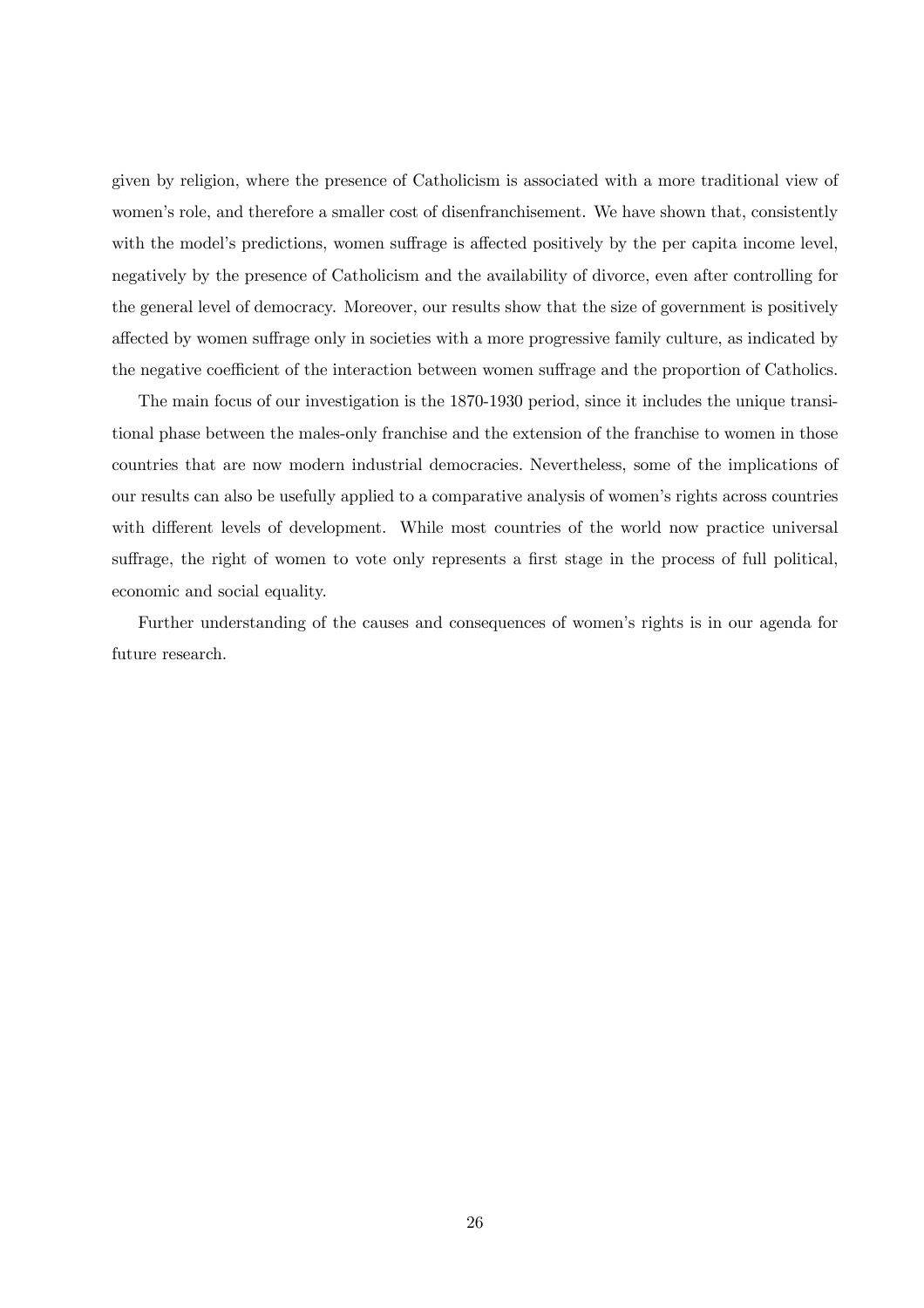### DATA APPENDIX

The sample includes 22 countries over the 1870-1930 period. The countries are Argentina, Australia, Austria, Belgium, Brazil, Canada, Denmark, Finland, France, Germany, Greece, Ireland, Italy, the Netherlands, New Zealand, Norway, Portugal, Spain, Sweden, Switzerland, the United Kingdom, and the United States. Data refer to the initial year of each of the 13 five-year periods, except for the data on government over GDP, government components over GDP, and the young share, which are only available at the beginning of each decade starting from 1880. In a few cases data from adjacent years had to be substituted. The following list describes each variable in the data set and indicates its sources.

Women suffrage: Dummy for countries that have at least partial women suffrage. We construct this variable on the basis of information from Flora (1983), Lindert (1994), and a variety of library sources.

Log GDP pc: The logarithm of per capita GDP in 1990 International Geary-Khamis dollars. The source is Maddison (2001).

Divorce: Dummy for countries that allow divorce. We assume that divorce is not allowed if it is restricted to religious minorities (as for example in Austria) or if it is only achievable through an Act of Parliament (as for example in Canada). We construct this variable on the basis of information from Flora (1983) and Phillips (1988).

Catholic share: Catholics over population. Five-year data are adapted from ten-year data in Lindert (1994).

**Democracy**: Polity variable. The original range on the interval  $[-10, 10]$  is normalized on  $[-1, 1]$ . The source is Polity IV  $(2002)$ .

Agricultural share: Work force employed in agriculture over work force. The source is Banks  $(2001).$ 

Education: Primary and secondary school enrollment over population. The source is Banks (2001).

Common law: Dummy for countries with a common law legal origin. The source is La Porta et al. (1999).

Government/GDP: Total government social transfers over GDP. The source is Lindert (1994). Young share: Population aged 20 to 39 over total population. The source is Lindert (1994).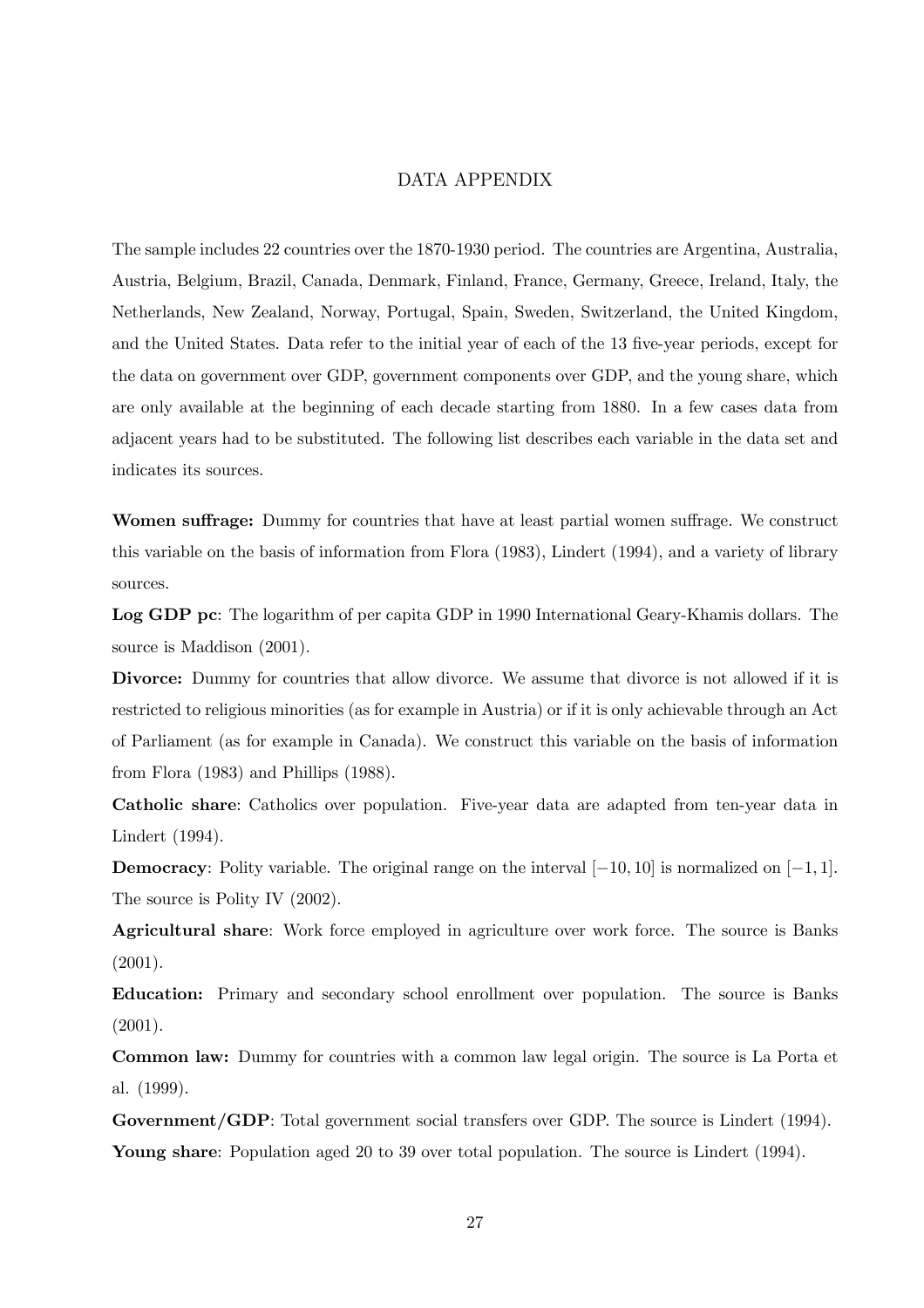Welfare expenditures/GDP: Government expenditures for welfare over GDP. The source is Lindert (1994).

Pensions expenditures/GDP: Government expenditures for pensions over GDP. The source is Lindert (1994).

Health expenditures/GDP: Government expenditures for health over GDP. The source is Lindert (1994).

Housing expenditures/GDP: Government expenditures for housing over GDP. The source is Lindert (1994).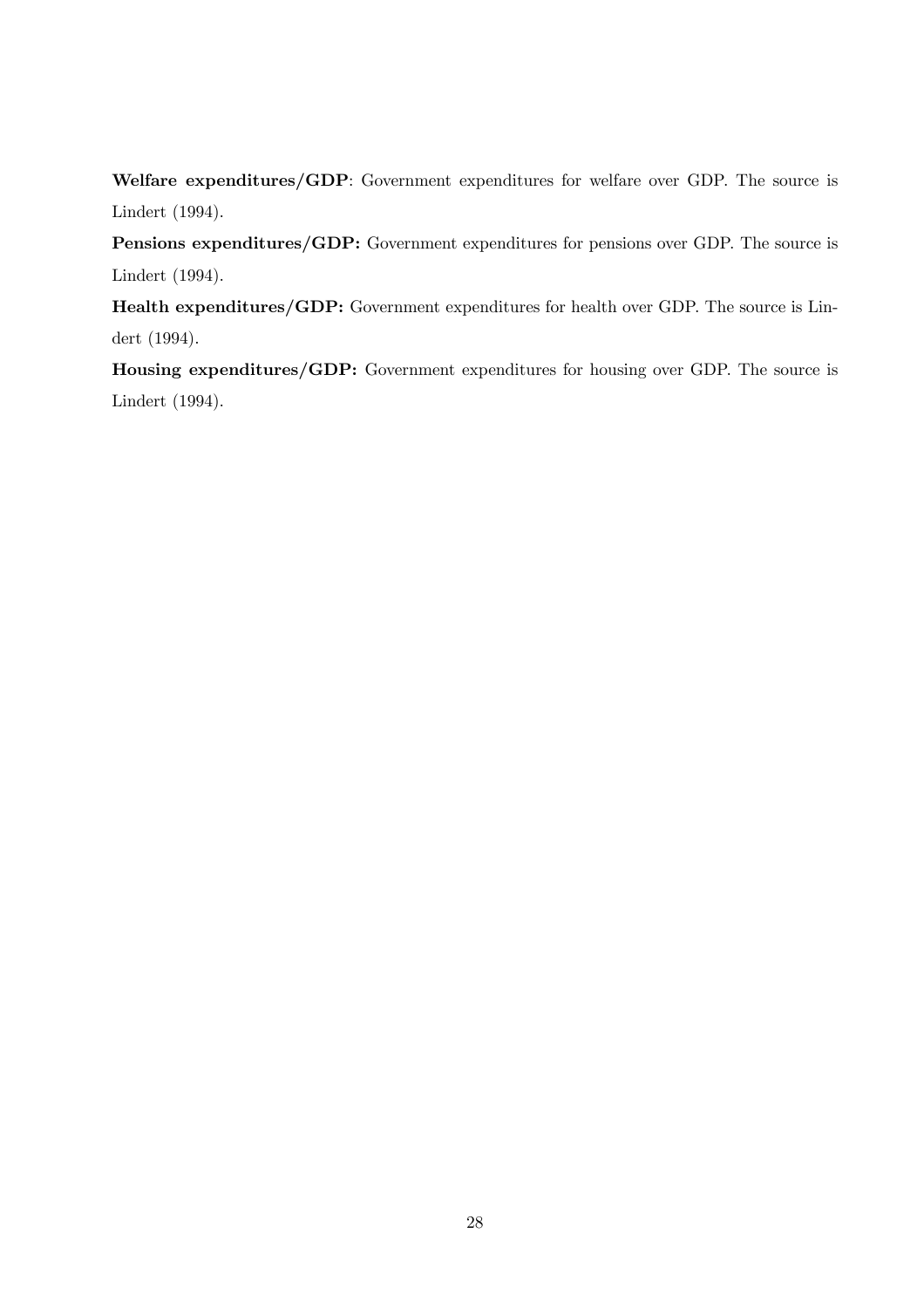### REFERENCES

Abrams, B.A. and Settle, R.F., 1999, Women's Suffrage and the Growth of the Welfare State, Public Choice 100, 289-300.

Acemoglu, D. and Robinson, J., 2000, Why Did the West Extend the Franchise? Democracy, Inequality and Growth in Historical Perspective, Quarterly Journal of Economics 115, 1167-99.

Aidt, T.S. and Dallal B. 2008, Female Voting Power: The Contribution of Women's Suffrage to the Growth of Social Spending in Western Europe (1869-1960), Public Choice 134, 391—417.

Aidt, T.S., Dutta, J. and Loukoianovac, E., 2006, Democracy Comes to Europe: Franchise Extension and Fiscal Outcomes, European Economic Review 50, 249-83.

Alesina, A. and Ichino, A., 2007, Gender Based Taxation, mimeo.

Algan, Y. and Cahuc, P., 2006, Job Protection: The Macho Hypothesis, Oxford Review of Economic Policy 22, 290-410.

Banks, A., 2001, Cross-National Time Series, 1815-1999, Center for Comparative Political Research, State University of New York, Binghamton.

Bertocchi, G., 2006, The Law of Primogeniture and the Transition from Landed Aristocracy to Industrial Democracy, Journal of Economic Growth 11, 41-68.

Bertocchi, G. and Spagat, M., 2001, The Politics of Co-optation, Journal of Comparative Economics 29, 591-607.

Bisin, A. and Verdier, T., 2000, Beyond the Melting Pot: Cultural Transmission, Marriage, and the Evolution of Ethnic and Religious Traits, Quarterly Journal of Economics 115, 955—88.

Bolton, P. and Roland G., 1996, Distributional Conflicts, Factor Mobility, and Political Integration, American Economic Review 86, 99-104.

Botticini, M. and Eckstein, Z., 2005, Jewish Occupational Selection: Education, Restrictions, or Minorities?, Journal of Economic History 65, 922-48.

Cavalcanti, T. and Tavares, J., 2006, Women Prefer Larger Government: Growth, Structural Transformation and Government Size, CEPR Discussion Paper No. 5667.

Chattopadhyay, R. and Duflo, E., 2004, Women as Policy Makers: Evidence From a Randomized Experiment in India, Econometrica 72, 1409-43.

Chiappori, P.A., 1988, Rational Household Labour Supply, Econometrica 56, 63-89.

Cipriani, M., Giuliano, P. and Jeanne, O., 2007, Like Mother Like Son? Experimental Evidence on the Transmission of Values from Parents to Children, IZA Discussion Paper No. 2768.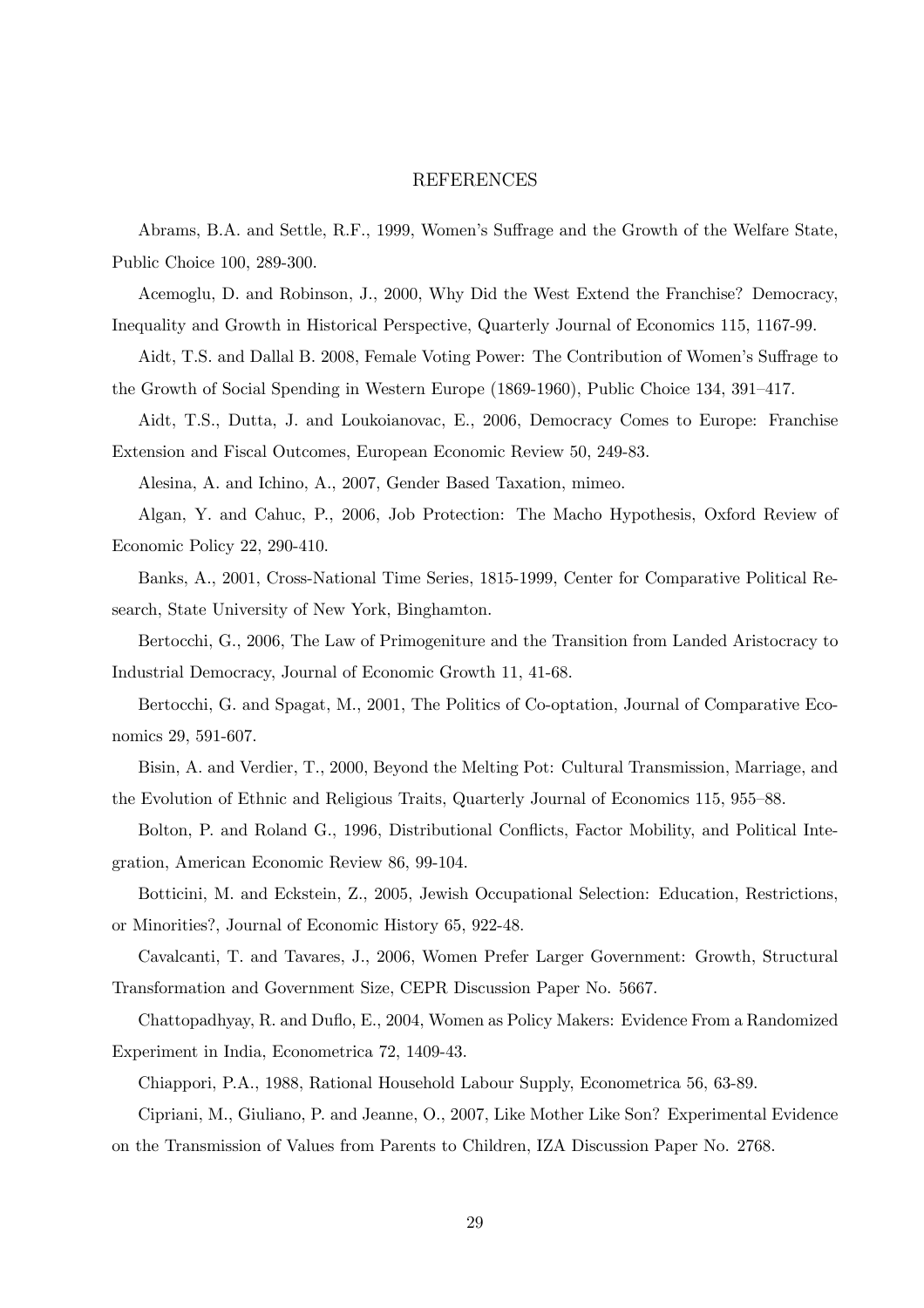Costa, D., 2000, From Mill Town to Board Room: The Rise of Women's Paid Labor, Journal of Economic Perspectives 14, 101-122.

Doepke, M. and Tertilt, M., 2007, Women's Liberation: What's in It for Men?, mimeo.

DuBois, Ellen C., 1998, Woman Suffrage and Women's Rights, New York University Press, New York.

Edlund, L. and Pande, R., 2002, Why Have Women Become More Left-Wing? The Political Gender Gap and the Decline in Marriage, Quarterly Journal of Economics 117, 917-61.

Fernandez, R. and Fogli, A., 2007, Culture: An Empirical Investigation of Beliefs, Work, and Fertility, mimeo.

Fleck, E.H., 1993, Woman's Suffrage, Encyclopedia Americana, Grolier, Danbury.

Flexner, E. and Fitzpatrick, E. (eds.), 1996, Century of Struggle: The Woman's Rights Movement in the United States, Harvard University Press, Cambridge.

Flora, P., 1983, State, Economy, and Society in Western Europe 1815-1975: A Data Handbook, St. James Press, Chicago.

Friedberg, L., 1998, Did Unilateral Divorce Raise Divorce Rates? Evidence From Panel Data, American Economic Review 83, 608-27.

Funk, P. and Gathmann, C., 2005, What Women Want: Suffrage, Female Voter Preferences and the Scope of Government, mimeo.

Galor, O. and Moav, O., 2002, Natural Selection and the Origin of Economic Growth, Quarterly Journal of Economics 117, 1133-91.

Galor, O. and Weil, D.N., 1996, The Gender Gap, Fertility, and Growth, American Economic Review 86, 274-387.

Geddes, R. and Lueck. D., 2002, The Gains from Self-Ownership and the Expansion of Women's Rights, American Economic Review 92, 1079-92.

Giuliano, P., 2007, Living Arrangements in Western Europe: Does Cultural Origin Matter?, Journal of the European Economic Association 5, 927-52.

Goldin, C., 1990, Understanding the Gender Gap: An Economic History of American Women, Oxford University Press, New York.

Guiso, L., Sapienza, P. and Zingales, L., 2006, Does Culture Affect Economic Outcomes?, Journal of Economic Perspectives 20, 23-48.

Guiso, L., Sapienza, P. and Zingales, L., 2003, People's Opium? Religion and Economic Attitudes, Journal of Monetary Economics 50, 225-82.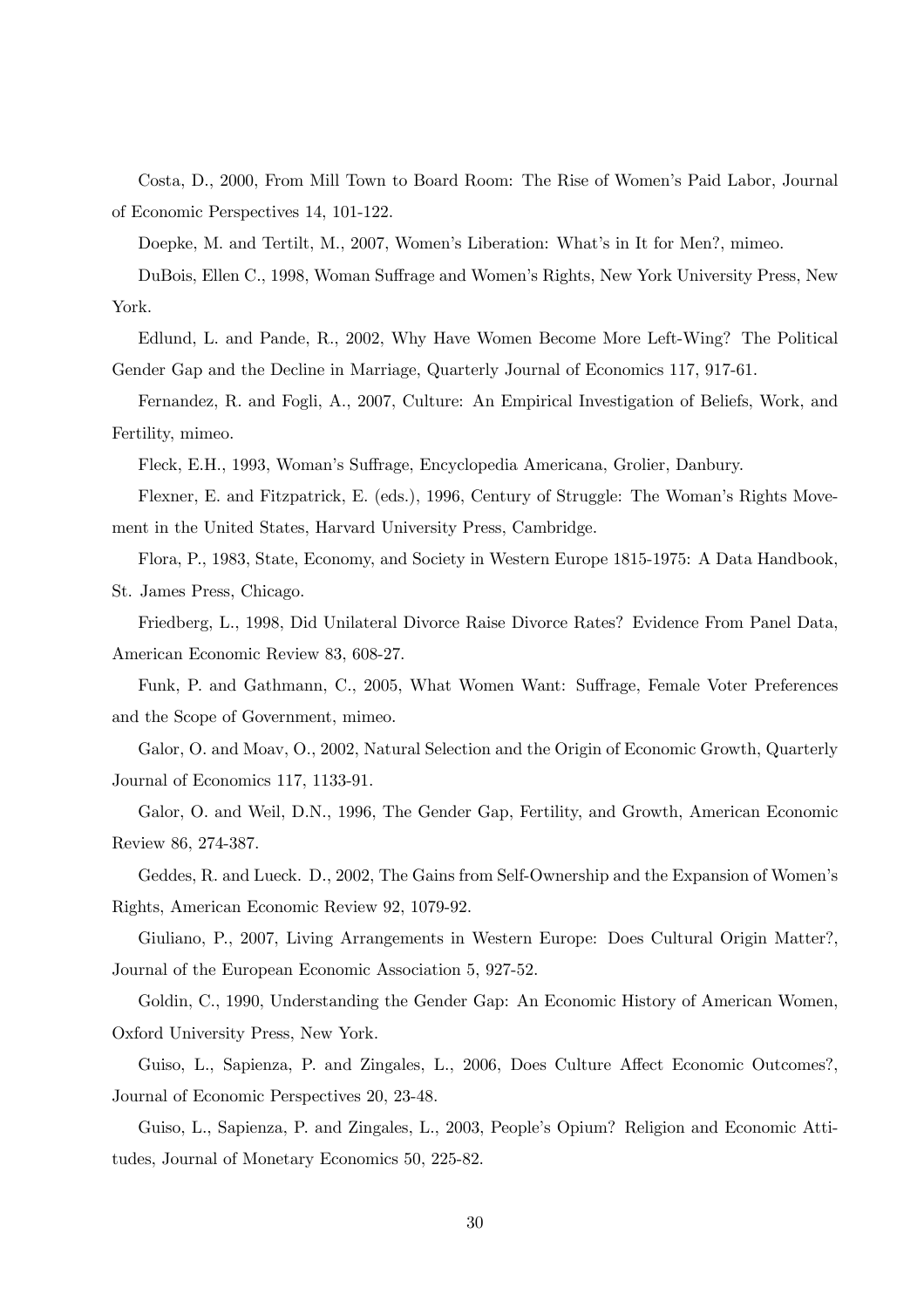Hausmann, R., Tyson, L.D. and Zahidi, S., 2007, The Global Gender Gap Report 2007, World Economic Forum, Geneva.

Justman, M. and Gradstein, M., 1999, The Industrial Revolution, Political Transition, and the Subsequent Decline in Inequality in 19-th Century Britain, Explorations in Economic History 36, 109-27.

Krogstrup, S. and Walti, S., 2006, Women and Budget Deficits, mimeo.

La Porta, R., Lopez-de-Silanes, F., Shleifer, A. and Vishny, R.W., 1999, The Quality of Government, Journal of Law, Economics and Organization 15, 222-279.

Lindert, P., 1994, The Rise in Social Spending 1880-1930, Explorations in Economic History 31, 1-37.

Lizzeri, A. and Persico, N., 2004, Why Did the Elites Extend the Suffrage? Democracy and the Scope of Government, with an Application to Britain's 'Age of Reform', Quarterly Journal of Economics 119, 707-65.

Llavador, H. and Oxoby, R.J., 2005, Partisan Competition, Growth and the Franchise, Quarterly Journal of Economics 120, 1155-89.

Lott, J.R. and Kenny, L.W., 1999, Did Women's Suffrage Change the Size and Scope of Government?, Journal of Political Economy 107, 1163-98.

Maddison, A., 2001, The World Economy: A Millennial Perspective, OECD, Paris.

Meltzer, A.H. and Richard, S.F., 1981, A Rational Theory of the Size of Government, Journal of Political Economy 89, 914-27.

Oswald, A.J. and Powdthavee, N., 2006, Daughters and Left-Wing Voting, IZA Discussion Paper No. 2103.

Owen, A.L. and You, R., 2005, Is Growth Good for Women?, mimeo.

Phillips, R., 1988, Putting Asunder: A History of Divorce in Western Society, Cambridge University Press, Cambridge.

Polity IV, 2002, Political Regime Characteristics and Transitions, 1800-2002, Center for International Development and Conflict Management, University of Maryland.

Stevenson, B. and Wolfers, J., 2007, Marriage and Divorce: Changes and Their Driving Forces, CEPR Discussion Paper No. 6144.

Tabellini, G., 2005, Culture and Institutions: Economic Development in the Regions of Europe, CESifo Working Paper No. 1492.

Washington, E., 2006, Socialization: How Daughters Affect Their Legislator Fathers' Voting on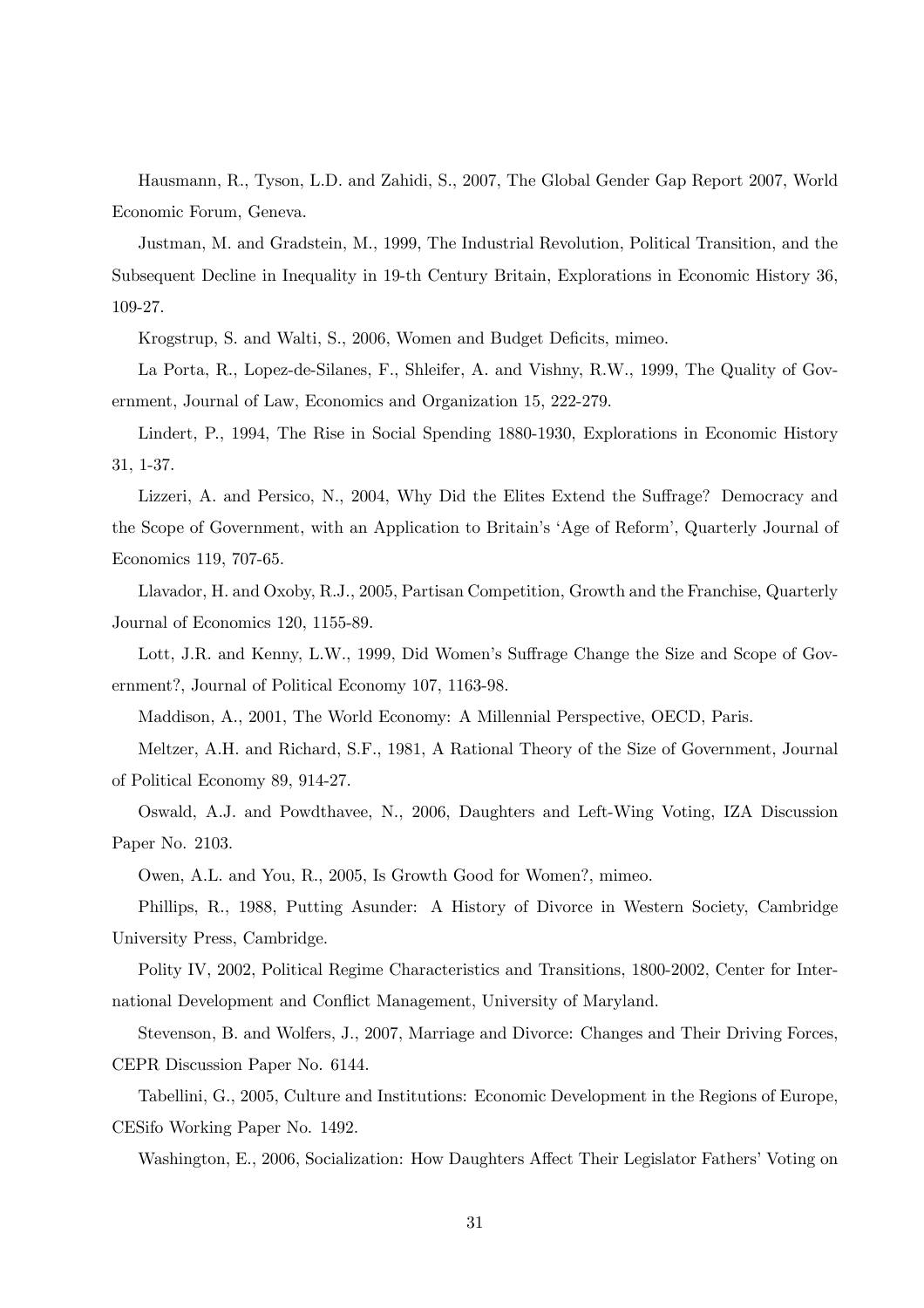Women's Issues, NBER Working Paper No. 11924.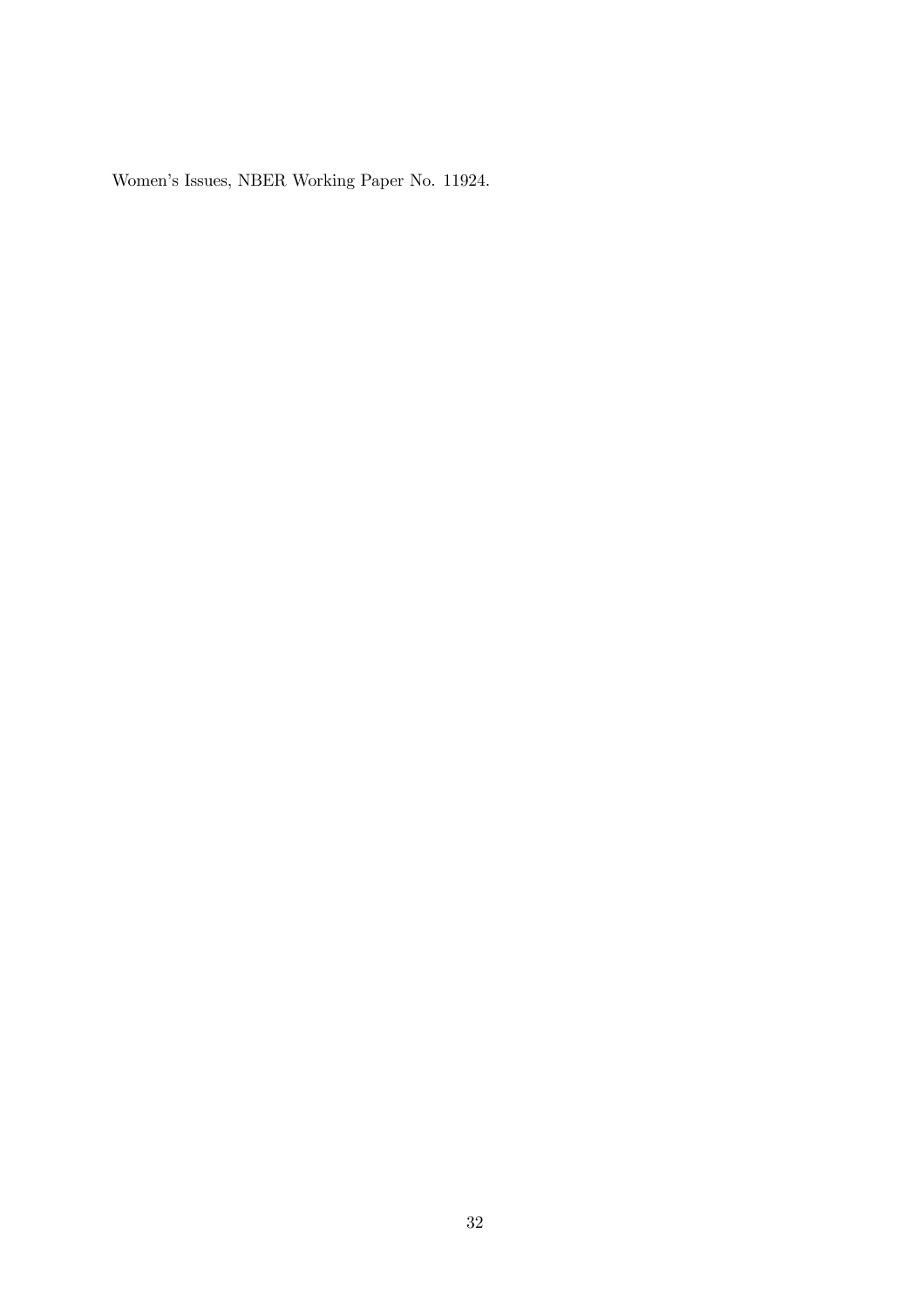| Country            | Women suffrage | Divorce              |
|--------------------|----------------|----------------------|
| NEW ZEALAND        | 1893           | 1867                 |
| <b>AUSTRALIA</b>   | 1902           | Pre-1860             |
| <b>FINLAND</b>     | 1906           | Pre-1860             |
| <b>NORWAY</b>      | 1913           | Pre-1860             |
| <b>DENMARK</b>     | 1915           | Pre-1860             |
| <b>CANADA</b>      | 1917           | 1968                 |
| <b>AUSTRIA</b>     | 1918           | 1938                 |
| <b>GERMANY</b>     | 1918           | 1875                 |
| <b>IRELAND</b>     | (1918)         | 1996                 |
| UK                 | 1918           | 1857                 |
| <b>BELGIUM</b>     | 1919           | 1807                 |
| <b>NETHERLANDS</b> | 1919           | Pre-1860             |
| <b>SWEDEN</b>      | 1919           | Pre-1860             |
| US                 | 1920           | Pre-1860             |
| <b>PORTUGAL</b>    | 1931           | 1910-1940, 1977      |
| <b>SPAIN</b>       | 1931           | 1932-39 1981         |
| <b>BRAZIL</b>      | 1934           | 1975                 |
| <b>FRANCE</b>      | 1944           | $(1792 - 1816)$ 1884 |
| <b>ITALY</b>       | 1945           | 1970                 |
| ARGENTINA          | 1947           | 1954                 |
| <b>GREECE</b>      | 1952           | Pre-1860             |
| <b>SWITZERLAND</b> | 1971           | Pre-1860             |

**Table 1 The timing of women suffrage and divorce legislation** 

**Table 2 Summary statistics**

| Variable           | <i><b>Observations</b></i> | Mean | Standard Dev. | Minimun  | Maximum |
|--------------------|----------------------------|------|---------------|----------|---------|
| Women suffrage     | 286                        | 0.19 | 0.39          | $\theta$ |         |
| Log GDP pc         | 266                        | 3.41 | 0.22          | 2.83     | 3.80    |
| Divorce            | 286                        | 0.64 | 0.48          | 0        | I.      |
| Catholic share     | 260                        | 0.52 | 0.42          | 0.00     | 1.00    |
| Democracy          | 247                        | 0.39 | 0.60          | $-0.9$   |         |
| Agricultural share | 204                        | 0.40 | 0.16          | 0.06     | 0.71    |
| Education          | 228                        | 0.13 | 0.05          | 0.01     | 0.23    |
| Common law         | 286                        | 0.27 | 0.44          | $\Omega$ |         |
| Government/GDP     | 114                        | 0.60 | 0.76          | 0.00     | 3.4     |
| Young share        | 114                        | 0.53 | 0.05          | 0.43     | 0.67    |
| Welfare exp./GDP   | 114                        | 0.28 | 0.36          | 0.00     | 1.69    |
| Pensions exp./GDP  | 114                        | 0.14 | 0.28          | 0.00     | 1.41    |
| Health exp./GDP    | 114                        | 0.18 | 0.27          | 0.00     | 1.28    |
| Housing exp./GDP   | 114                        | 0.01 | 0.05          | 0.00     | 0.37    |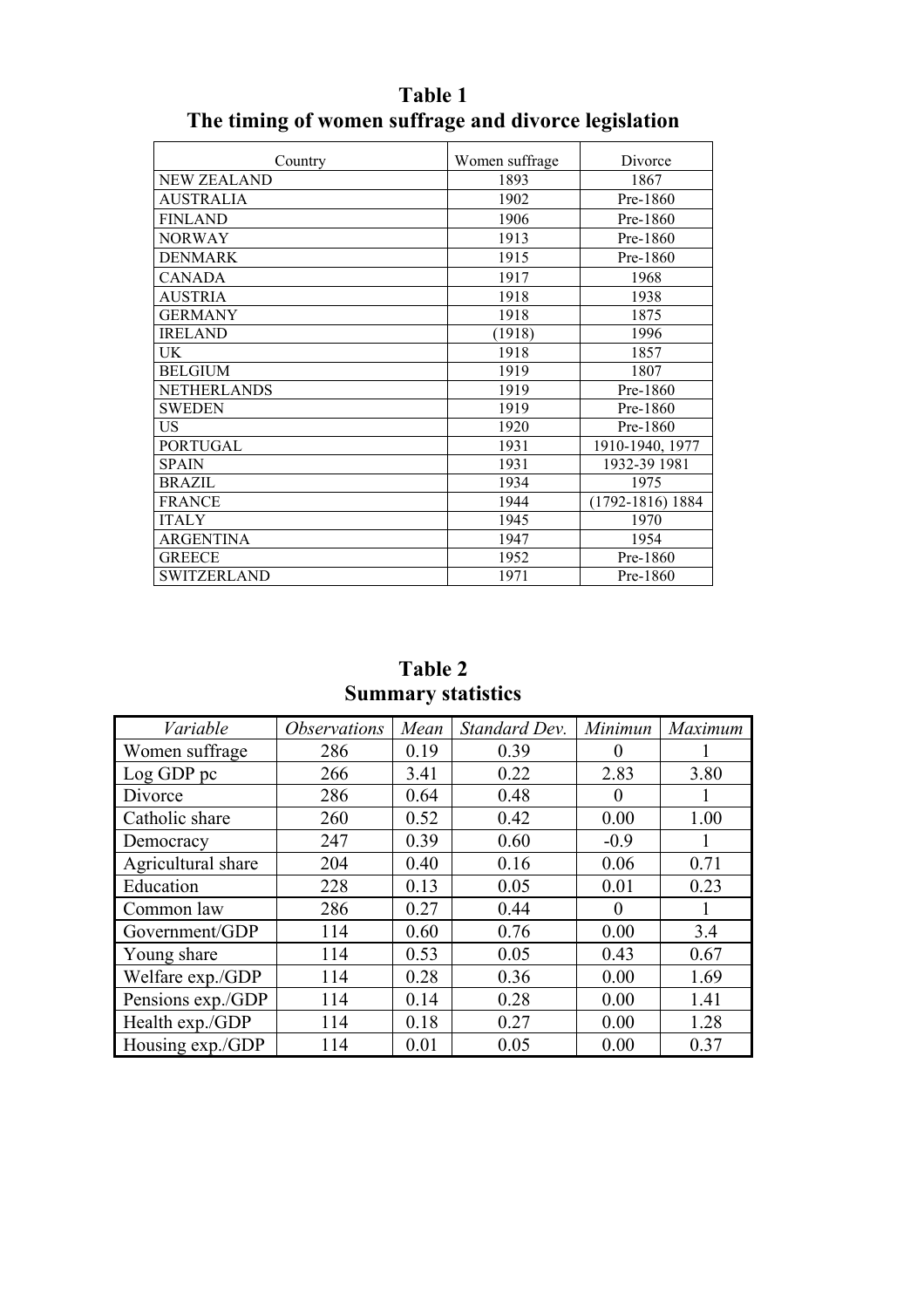| Dependent variable: Women suffrage |             |              |             |             |              |              |
|------------------------------------|-------------|--------------|-------------|-------------|--------------|--------------|
|                                    | (1)         | (2)          | (3)         | (4)         | (5)          | (6)          |
|                                    | Pooled      | Pooled       | Pooled      | Probit      | Fixed        | Time         |
|                                    | <b>OLS</b>  | <b>OLS</b>   | $OLS^{\#}$  |             | effects      | effects      |
|                                    |             |              |             |             | <b>OLS</b>   | <b>OLS</b>   |
| Log GDP pc                         | 0.81        | 0.47         | 0.50        | 3.09        | 1.34         | 0.21         |
|                                    | $[0.11]***$ | $[0.14]$ *** | $[0.15]***$ | $[1.03]**$  | $[0.19]$ *** | $[0.12]*$    |
| Divorce                            | $-0.13$     | $-0.20$      | $-0.19$     | $-0.90$     | $-0.39$      | $-0.15$      |
|                                    | $[0.07]*$   | $[0.07]**$   | $[0.08]*$   | $[0.42]*$   | $[0.14]**$   | $[0.06]$ *   |
| Catholic share                     | $-0.24$     | $-0.25$      | $-0.27$     | $-0.28$     | $-5.38$      | $-0.27$      |
|                                    | $[0.08]**$  | $[0.08]$ **  | $[0.08]$ ** | [0.55]      | $[1.71]**$   | $[0.06]$ *** |
| Democracy                          |             | 0.29         | 0.28        | 5.91        | 0.40         | 0.20         |
|                                    |             | $[0.05]$ *** | $[0.05]***$ | $1.65$ ]*** | $[0.05]$ *** | $[0.04]$ *** |
| Adjusted $\mathbb{R}^2$            | 0.22        | 0.35         | 0.34        |             | 0.63         | 0.56         |
| McFadden $R^2$                     |             |              |             | 0.54        |              |              |
| Observations                       | 240         | 212          | 195         | 212         | 212          | 212          |

**Table 3 The determinants of women's enfranchisement**

Five-year panel. Standard errors in brackets. <sup>#</sup> All regressors are lagged five years. \* significant at 10%,\*\* significant at 5%, \*\*\* significant at 1%.

# **Table 4 The determinants of women's enfranchisement: Additional covariates**

| Dependent variable: Women suffrage |              |              |              |  |  |
|------------------------------------|--------------|--------------|--------------|--|--|
|                                    | ( 1 )        | (2)          | (3)          |  |  |
| Log GDP pc                         | 1.03         | 0.93         | 0.60         |  |  |
|                                    | $[0.28]$ *** | $[0.18]$ *** | $[0.14]$ *** |  |  |
| Divorce                            | $-0.19$      | $-0.29$      | $-0.28$      |  |  |
|                                    | $[0.08]*$    | $[0.08]$ *** | $[0.07]***$  |  |  |
| Catholic share                     | $-0.28$      | $-0.44$      | $-0.34$      |  |  |
|                                    | $[0.08]$ *** | $[0.09]$ *** | $[0.08]$ *** |  |  |
| Democracy                          | 0.30         | 0.33         | 0.35         |  |  |
|                                    | $[0.06]$ *** | $[0.05]$ *** | $[0.05]$ *** |  |  |
| Agricultural share                 | 0.39         |              |              |  |  |
|                                    | 0.31         |              |              |  |  |
| Education                          |              | $-3.16$      |              |  |  |
|                                    |              | $-0.85***$   |              |  |  |
| Common law                         |              |              | $-0.20$      |  |  |
|                                    |              |              | $[0.07]**$   |  |  |
| Adjusted $R^2$                     | 0.39         | 0.40         | 0.38         |  |  |
| Observations                       | 166          | 182          | 212          |  |  |
|                                    |              |              |              |  |  |

Pooled OLS estimates. Five-year panel. Standard errors in brackets. \* significant at 10%,\*\* significant at 5%,\*\*\* significant at 1%.